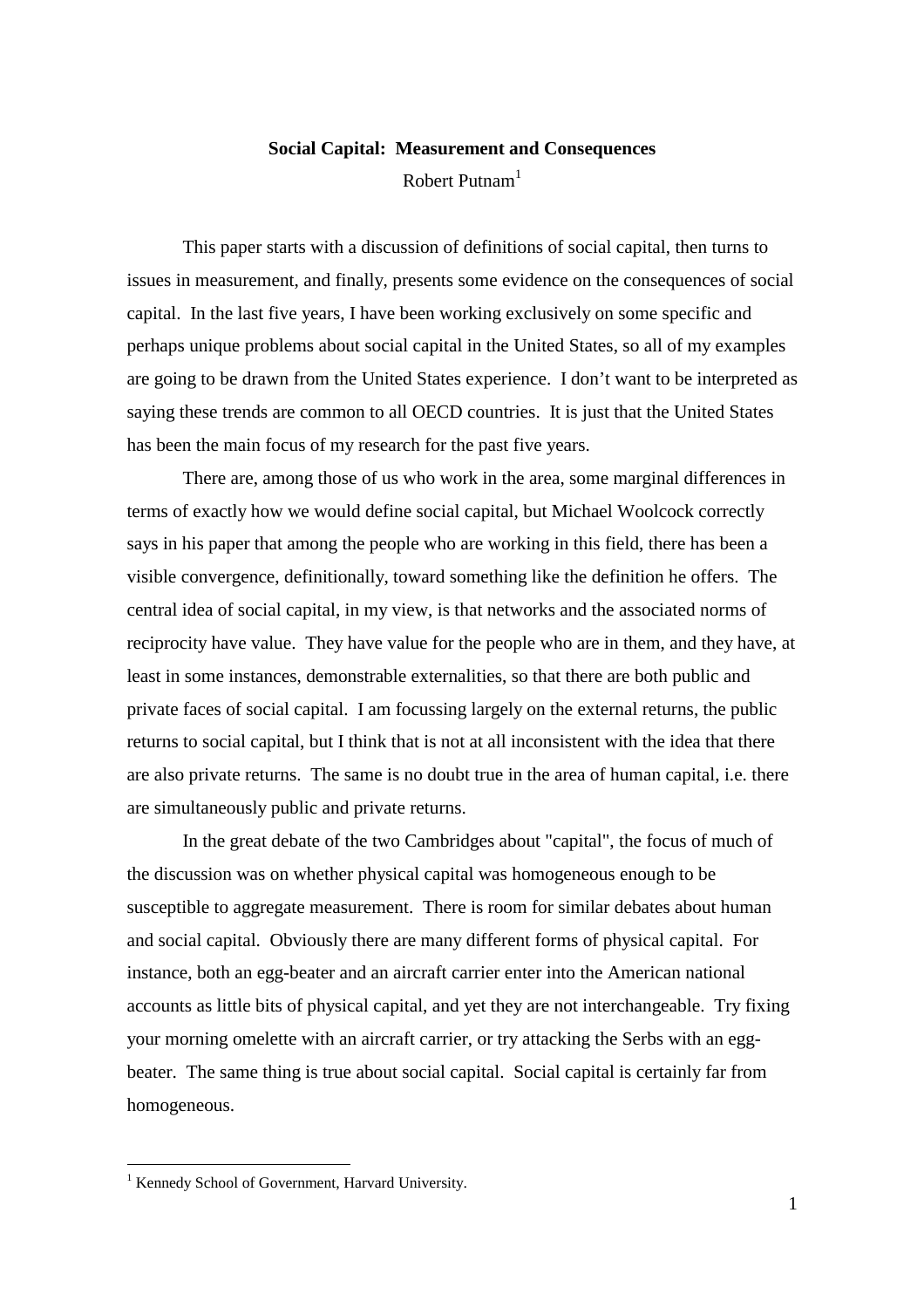There are some forms of social capital that are good for some things and not for others. Now, it is not so easy to see yet exactly how we should add up all those forms in the same way that, I gather, it was initially not easy to see how we were going to add up all those different forms of physical capital. Accepting that there is no single form of social capital, we need to think about the multiple dimensions of social capital. High on the research priority list in the area of social capital, as far as I am concerned, is developing the theoretically coherent and empirically valid typologies or dimensions along which social capital should vary. I will give some examples of how social capital varies, but I don't think we are anywhere near yet a kind of canonical account of the dimensions of social capital.

Some forms of social capital are highly formal, like a PTA (Parent-Teacher Association) organisation or a national organisation of any sort, or a labour union, formally organised with a chairman and a president, and membership dues and so on. Some forms of social capital, like the group of people who gather at the bar every Thursday evening, are highly informal. And yet, both of those constitute networks in which there can easily develop reciprocity, and in which there can be gains. Some forms of social capital are densely interlaced, like a group of steelworkers who work together every day at the factory, go to Catholic Church every Sunday, and go out bowling on Saturday. That is a very dense, interconnected, multiplex form of social capital. There are also very thin, almost invisible forms of social capital, meaning networks and the associated norms of reciprocity, like the nodding acquaintance you have with the person you occasionally see at the supermarket, while waiting in line.

Don't be too dismissive of very casual forms of social connection, because there has been good experimental evidence that if you nod to people in the hall, they are more likely to come to your aid if you should have a fit or have a heart attack, than if you don't nod to them, even if you don't otherwise know them. Merely nodding to someone in the hall generates visible, measurable forms of reciprocity. So there are, as I say, these very evanescent forms and also quite regular forms of social capital, both formal and informal. I agree with Michael Woolcock that one of the most important distinctions is between bridging and bonding. And I certainly agree with him that not all social capital has good consequences for every one.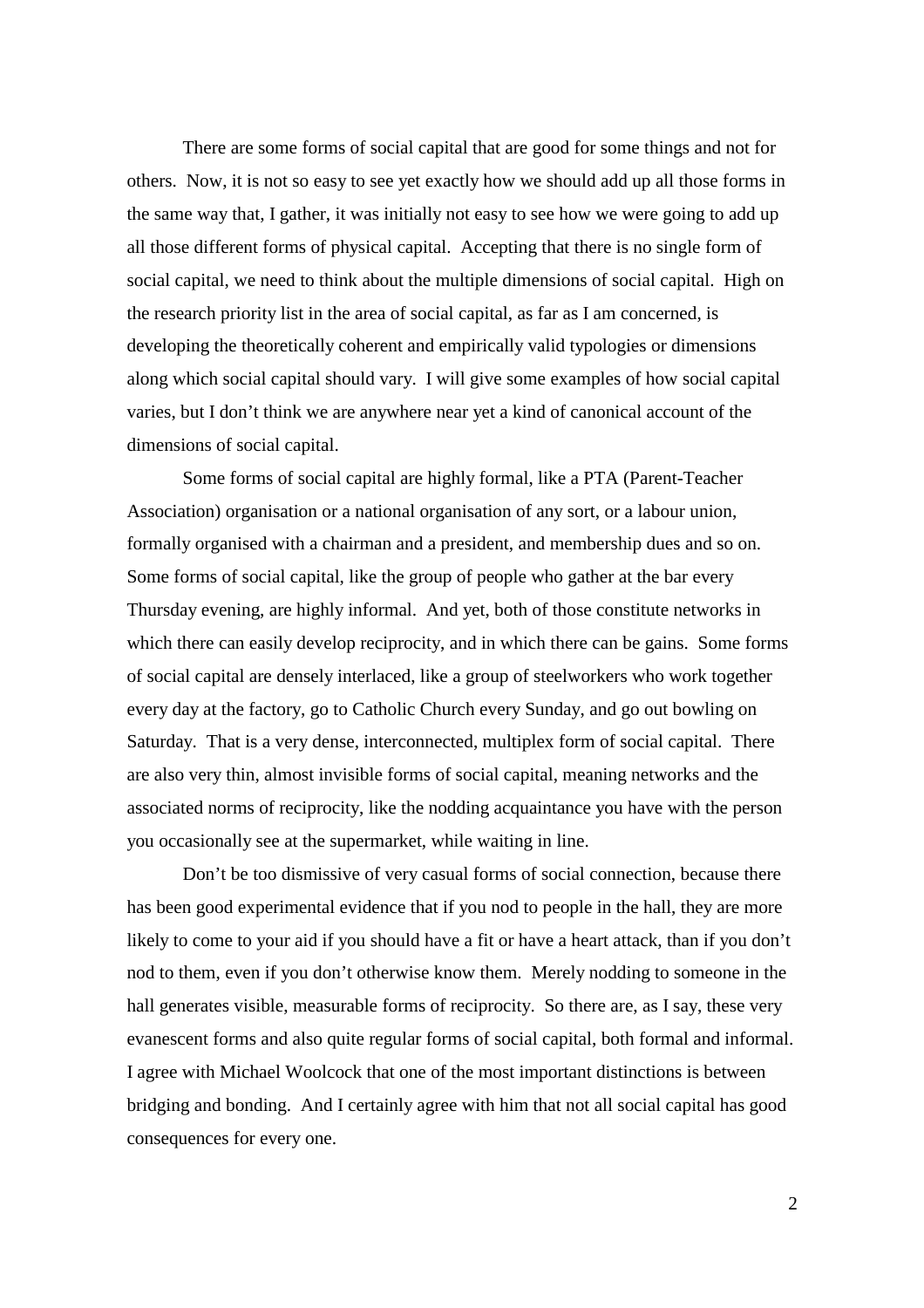This was called most vividly to my attention in a book review that appeared on the front page of the New York Times several years ago, written by a former student of mine. He wasn't reviewing a book of mine, but somebody else's. In his review, he called attention to the fact that Tim McVeigh cooked up the Oklahoma City bombing in a bowling alley in Oklahoma City. The reviewer then juxtaposed this with my article written several years ago, called "Bowling Alone" (Putnam 1995), in which I called attention to the fact that Americans were no longer bowling in leagues. The last line of the New York Times review is "we all would have been better off if Tim McVeigh had gone bowling alone." The network of people who formed this conspiracy was indeed social capital – it enabled Tim McVeigh to do things he could not otherwise have done. However, this was clearly an example of social capital (involving as it did, both reciprocity and trust) that was put to genuinely destructive ends. In short, it had negative externalities. Of course, this possibility is not unique to social capital. In that same bombing, there were bits of physical capital that were put to destructive ends, the truck that was blown up, and there were bits of human capital that were put to destructive ends, the bomb-making expertise. What I wish to emphasize is that all forms of social capital, indeed any form of capital, can be used to ends that are in some instances destructive.

I now turn to address issues of measurement, especially measurement of long-run trends, over the course of the twentieth century, in social capital in the United States. For many Americans that is an interesting question. In Putnam (1995) I conjectured that the long-run trends, at least the recent trends, in social capital in the United States were down. In that article I provided preliminary evidence that showed, at least by some measures, that membership in organisations was down. My recent book (Putnam 2000) looks in much more detail at the question of trends in social capital in the United States. In the course of doing research for that book, I faced the same problem that students of global warming face. That is, you know exactly what evidence you would have liked people to have collected 200 years ago so that you could now tell whether there have been subsequent trends in warming, but you are stuck with what data happened to have been gathered then. The solution that the global warming people use is to triangulate among different sources of evidence, any one of which is imperfect. However, if you get the same basic story from ice cores in Greenland, from tree rings in the Southwest of the United States, and from the temperature records of the British Admiralty, even though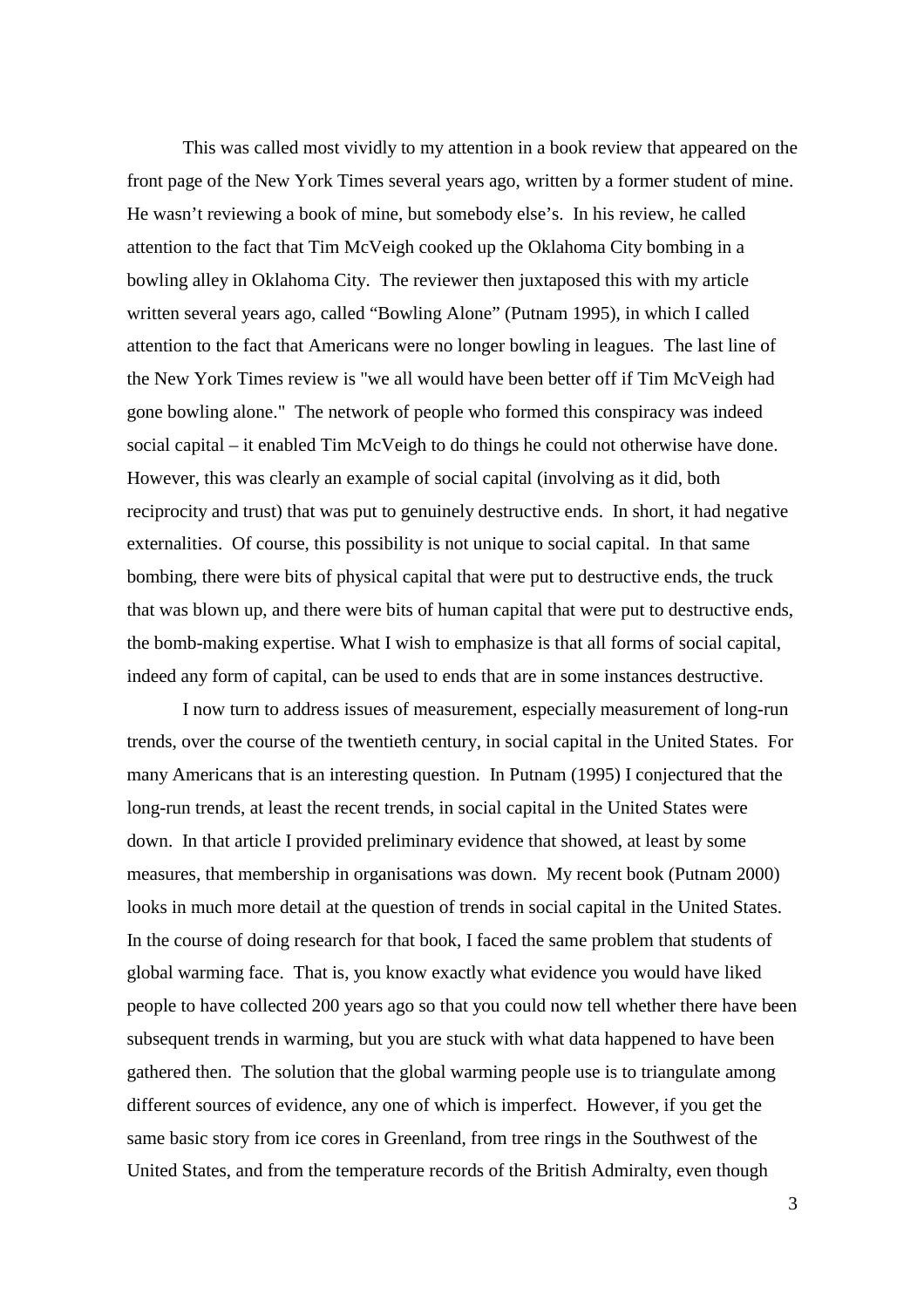any of those measures is subject to some error and none of them is exactly the measure you would want, concordance among different sources of evidence makes more plausible the claim that there has been an upturn in average global temperature.

I want to show you very briefly the kinds of evidence that I have brought to bear on the question of long-run trends in the United States in social capital, and I want to begin with the simplest kind of evidence that I used in my earlier article. I now show this evidence by means of market share measures for many major civic organisations in American life. What fraction of all Jewish women in America belongs to Hadassah? What fraction of catholic men belongs to the Knights of Columbus? What fraction of all adult men belongs to one of the "animal clubs", that is, men's organisations? (Animal clubs is a technical term. I only realised when I began doing this research that all men's clubs in America are named for animals: the Lions club, the Moose club, the Elks club, the Eagles club, and so on.)

So for all these organisations we gathered market share data, as well as for many other organisations. What fraction of rural kids belongs to the 4-H? What fraction of girls belongs to the girl-scouts? What fraction of parents belongs to a PTA? And so on. We have done it for more than 30 large organisations. Virtually all of the individual graphs look like Figure 1, which in fact shows the average membership rates for 32 national chapter-based voluntary associations for almost the entire  $20<sup>th</sup>$  century. By the way, an almost identical graph applies to professional organisations. If you ask what fraction of all doctors belongs to the AMA (American Medical Association), what fraction of all electronic engineers belongs to the IEEE (Institute of Electrical and Electronic Engineers) – market shares is what I am talking about here – those graphs also look like Figure 1, that is, rising for the first two thirds of the century with a sharp dip during the Great Depression – many organisations lost half their membership between 1930 and 1935 – followed by a long period of very rapid growth, doubling on average in market share – the growth in membership numbers was even greater, because the total population was growing.

Probably that period between 1940 and 1965 was the most rapid period of civic revival in American history. Figure 1 doesn't prove that, but I believe it was the case. And then suddenly, silently, mysteriously, inexplicably, all of those organisations began to experience levelling market shares and then decline in market shares, and gradually the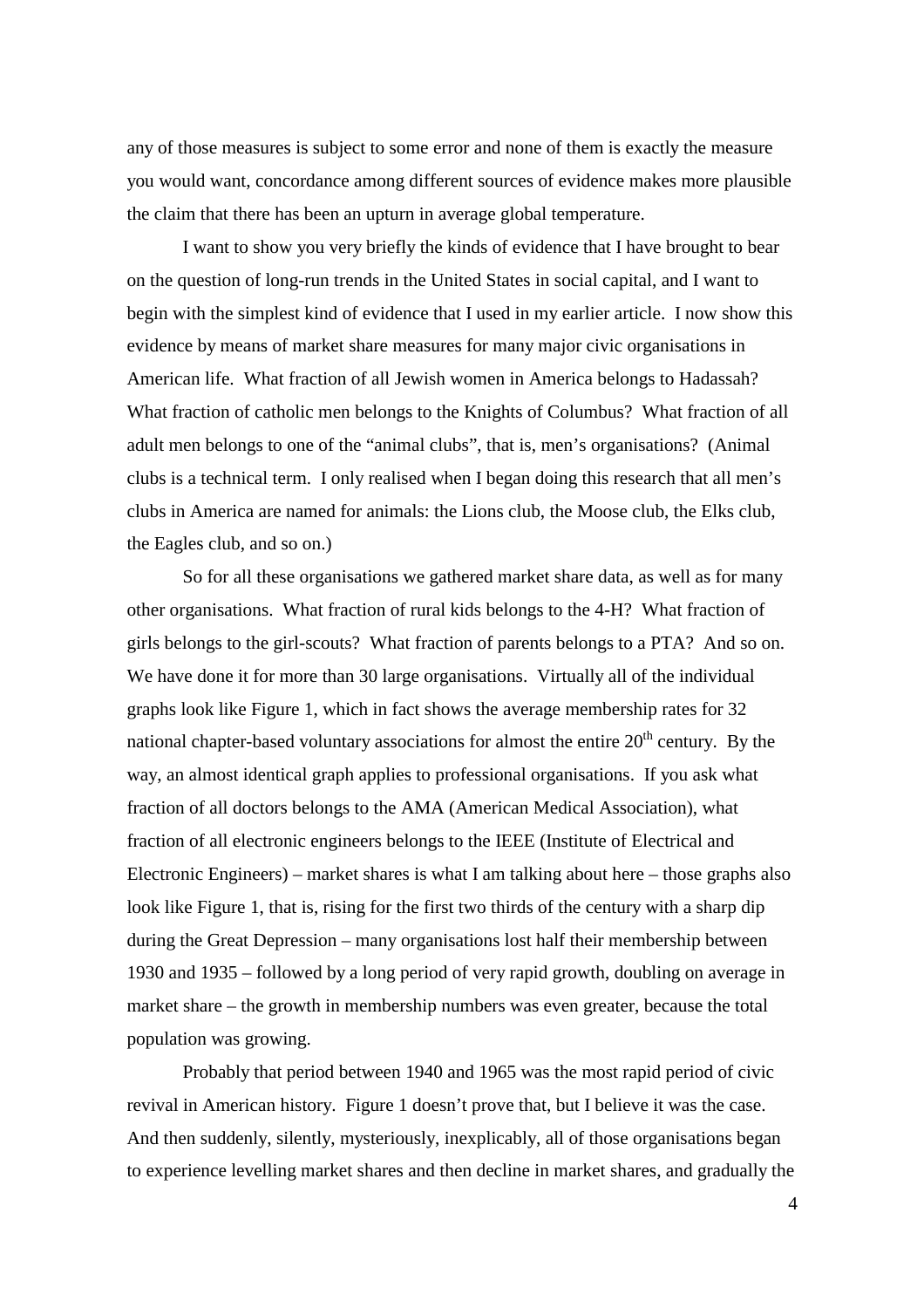decline in market shares became so great that they began to experience absolute decline in the number of members. By 1997, in terms of market shares, the average organisation was back to Depression levels. Not all organisations' membership fell at the same time. The AMA actually was the first to peak in terms of its market share. Appropriately, the last of my organisations to peak and begin to fall was the Optimists. The Optimists didn't begin falling until 1980, but then they really plummeted and so they are now back down in terms of their market share below what they were in the 1930s.

But there are two reasons to doubt the adequacy of the membership data as a sufficient measure of social connectedness. First of all, it is based on membership in fixed organisations. I wanted to know membership across the whole of the century, so I needed some measures that would last across the whole century. But there might have been another shadow universe of organisations that was growing while these were declining, so perhaps this graph represents just changes in the pecking order of organizations, and not a universal pattern.

Secondly – and I want to underline this because there has been some misunderstanding of my own position on this, among other places in Steve Knack's paper – I do not believe, nor have I ever believed, that associations were some privileged form of social capital, except in the sense that associations tend to gather data on themselves and, therefore, it is easier to gather data on associations. Beyond this greater ease of measurement, there is nothing canonically superior about formal associations as forms of social networks.

Of course it could be true that associations were becoming less common in America but that we were hanging out in bars more, that we were having more picnics, that we were seeing folks at our home at night more often, and those forms of informal social capital can be quite important. But I couldn't figure out where the picnic register in American society was located. Where would I go to find out about trends in picnics over time?

Both of these possible shortcomings of the membership data were solved when I discovered two massive new archives of data in the United States. These are infinitely interesting datasets.

One of them, the Roper survey, has asked national samples of Americans, every month over the last twenty-five years and continuing still, questions of the following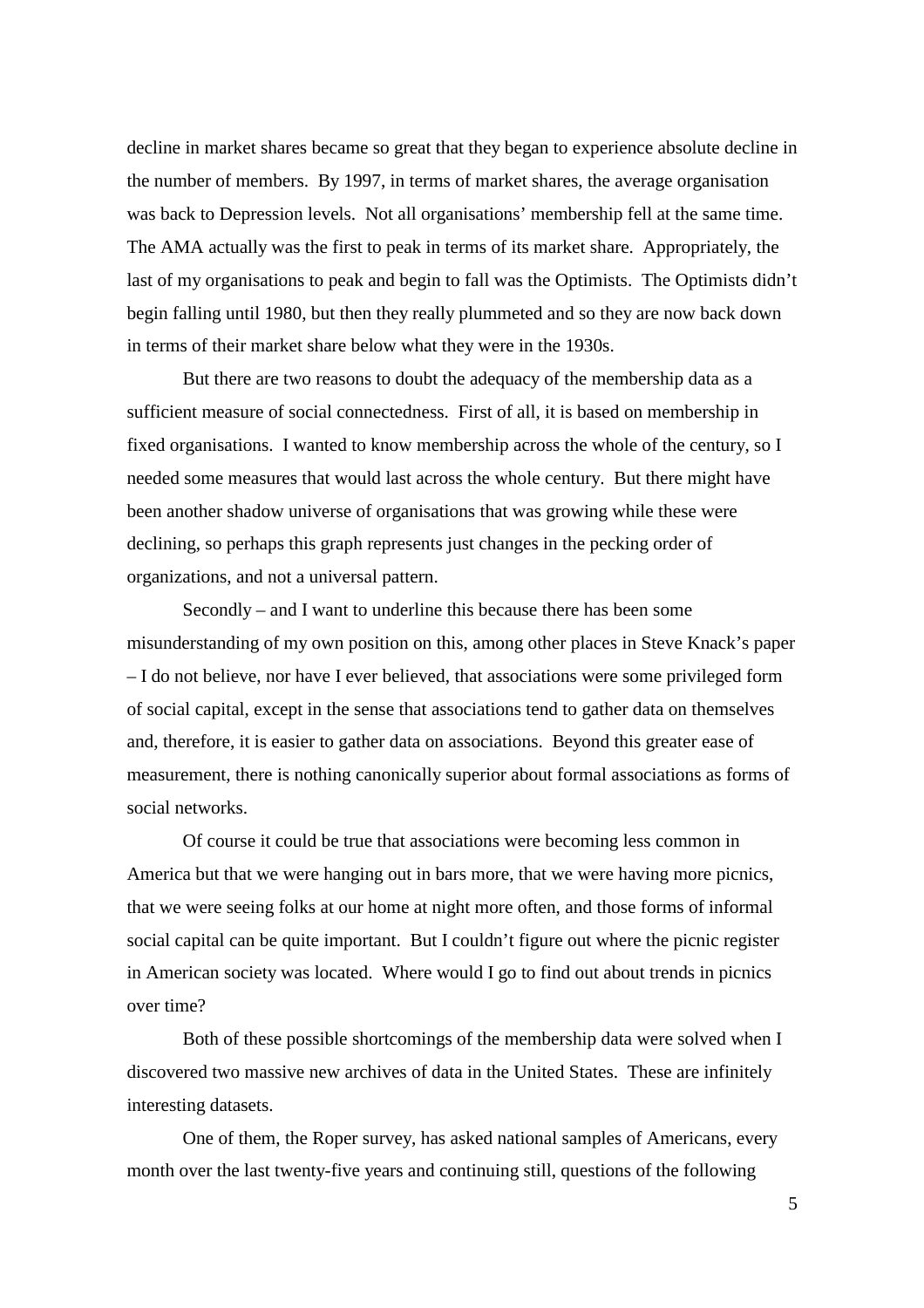form: in the course of the last year, did you do any of the following things; did you sign a petition, did you write a letter to your congressman, attend a local meeting, serve as an official of a local club, serve on a committee of any local organisation, work for a political party, and so on. By political science standards, the Roper database is a huge one, with more than 400,000 surveys, and it shows unequivocally a decline in all these forms of civic participation. Figure 2, which happens to be the graph of the Roper data for the percentage of Americans who had, in the course of the last year, served either as officer of a local organisation, or as a committee member of a local organisation − any organisation, not just one of my 32 national organizations, shows a quite dramatic drop, basically a cut in half, over these years. Every one of the twelve different kinds of connectedness covered in the survey shows the same decline.

The most novel data, however, comes as a by-product from systematic surveys by a commercial marketing firm in Chicago called DDB Needham. Every month over more than twenty-five years the firm has surveyed very large samples of Americans, mainly on their consumer behaviour – do you prefer Nike or Adidas? Do you prefer Yoplait or Danone yoghurt? And so on – but they began to have the idea twenty-five years ago that it would be helpful to gather information about their respondents beyond their yoghurteating habits. If you are trying to write an ad for yoghurt, it would be useful to have in your mind something else about these people besides the fact they eat yoghurt.

Thus DDB began asking a broader range of questions. The questions included: How many times in the course of the last year did you go to church? Did you go to a club meeting? Did you volunteer? Did you work on a committee project? Did you have friends over to the house? Did you go on a picnic? At last I had found the picnic register! The answer, by the way, turns out to be that in 1975 the average American went out to a picnic 5 times per year. In 1999, the average American went on two picnics per year. Reductions of that order characterize almost every single measure of social activity in this survey: playing cards; having friends over to the house; dinner parties; having dinner with your family; going to club meetings; card games, and so on.

It gets boring after a while because all the graphs look the same. Figure 3 provides a typical example of the DDB data. In 1975, the average American went to 12 club meetings a year. Conveniently, that's once a month. By 1999, the average American went to five club meetings a year. There are many other questions…how many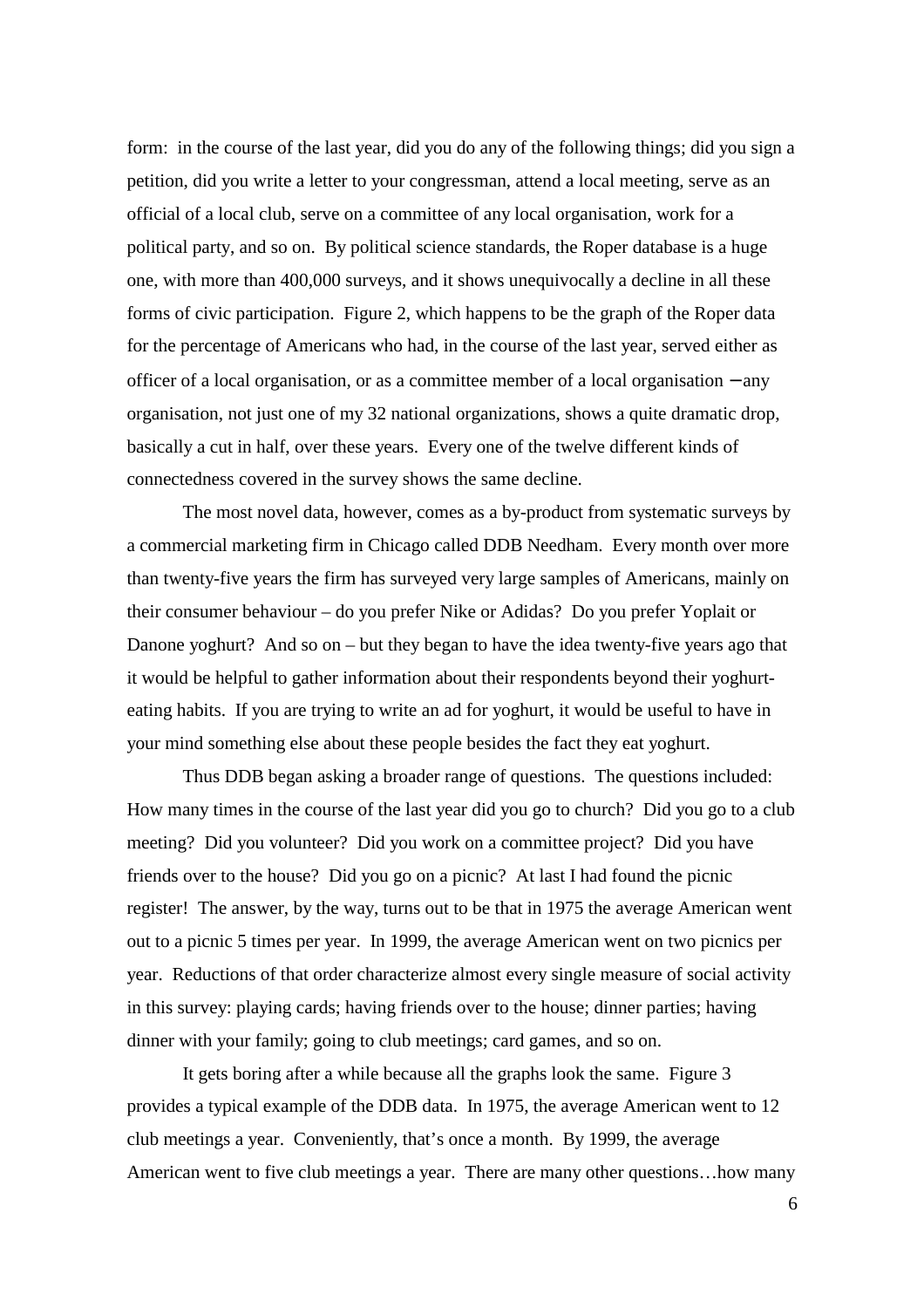times in the course of the last year did you give the 'finger' to other drivers, that is made rude gestures to another driver? That actually turns out to be an interesting datum. People were also asked about their tax evasion. And among the thousands of variables in this dataset, by far the best predictor of tax evasion is the number of times in the course of the last year that you gave the 'finger' to another driver. (I have a great idea for the IRS auditors, and if rational expectation is right, one of two things ought to happen: either the IRS (Internal Revenue Service) will get better at finding tax evaders, or else the apparent level of comity on American highways will improve.)

I have thus far described one set of indicators: formal membership and participation in many different forms of informal networks. I am trying to build up the evidence, both for you and for my larger American audience, for the claim that basically the same stories are being told by the ice cores in Greenland and the tree rings in Arizona.

Another form of evidence that fits perfectly with this picture comes from data on social trust. I am in agreement with Michael Woolcock that social trust is not part of the definition of social capital but it is certainly a close consequence, and therefore could be easily thought of as a proxy. Figure 4 shows what the trend is, based on many surveys asking the same question: basically, do you trust other people. The graph shows that there has been a forty-year steady decline, and a decline that is actually greater among American youth than among adults. Other analysis has shown very clearly that the decline in social trust in America is entirely generational, that is if you look at any birth cohort, average trust has not changed overtime, but each successive birth cohort over the last thirty-forty years has become adult with a lower level of social trust.

Now there are other indirect measures that one can use. A slightly less direct measure comes from data on organised altruism. Altruism (doing good for other people) is not part of the *definition* of social capital in my view, but it turns out empirically, at least in the United States and probably elsewhere, that a very strong predictor of altruism is social connectedness. That is, the people who give blood, give money, and have volunteered their time are people who are more connected. By far the best predictor of philanthropy, for example, is not how much money you have, but how many clubs you go to or how often you go to church. There is a very strong affinity between social connectedness and altruism. Therefore, it would be very interesting to ask about trends in philanthropy, or for that matter volunteering or blood-giving over time.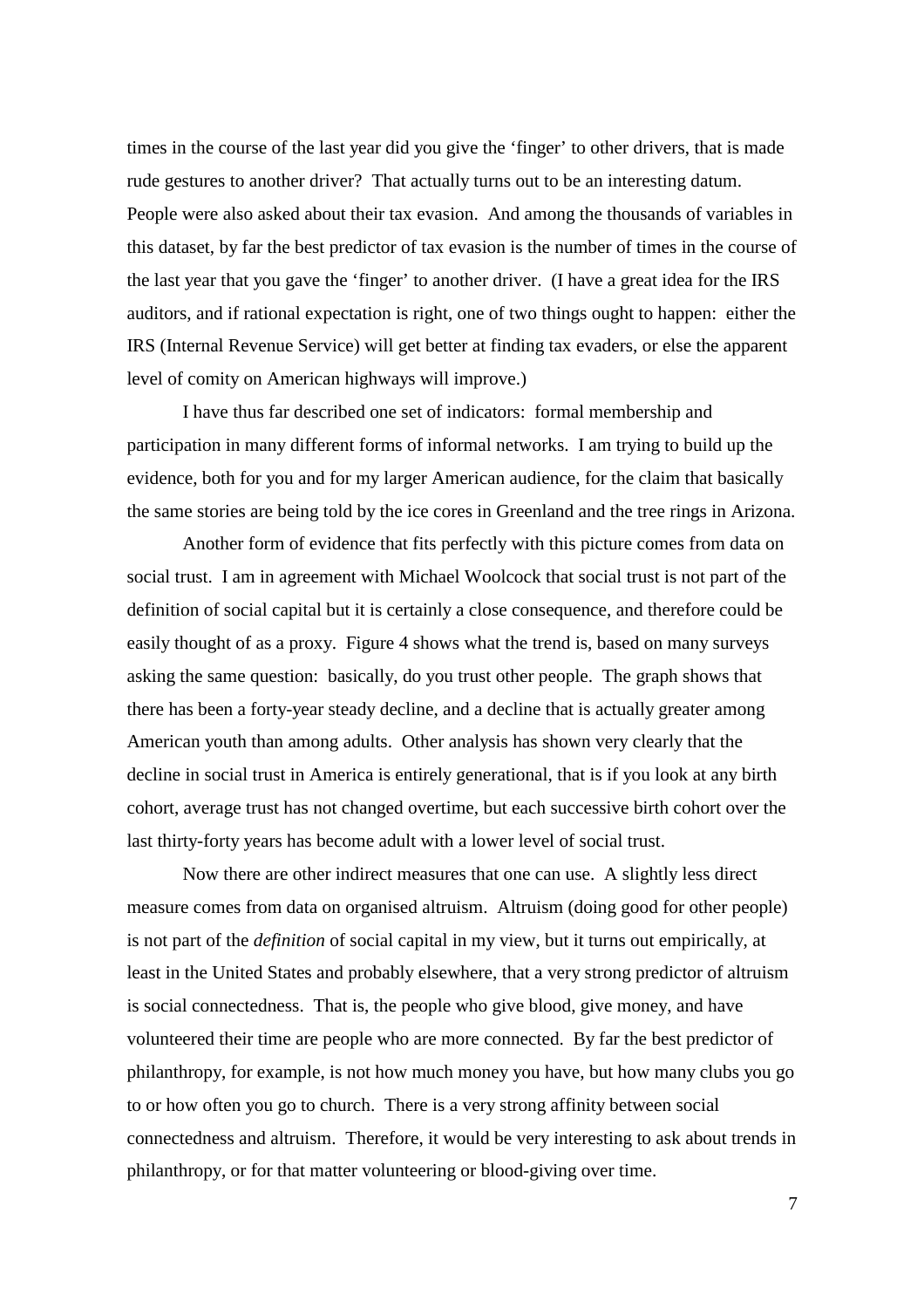The best data comes from data on philanthropy over time. The metric used here is not absolute number of dollars given, because of course that rises every year, but what fraction of income of Americans is given to all forms of charity. Figure 5 shows the results. Not accidentally, it has exactly the same profile over time as does the membership data that I quoted before. It rises steadily until 1964 – the 1930s jump by the way is a change in the denominator, not the numerator. Even though people had less income during the Great Depression, they continued to give, which drags the fraction up. But basically, through both Great Depression and then through the post war boom, Americans gave an increasing fraction of their income, while since 1964 there has been a steady decline. There is a little bump in the late 1980s and that is driven entirely by the Reagan tax cut, a one-year change in deductibility which pushed donations into that one year and out of the two adjacent years. Essentially the same graph applies to giving to the Catholic Church, protestant churches, the United Way. If you were to look at all these graphs, you would see that it does not have anything to do with any particular recipient organisation because the same general pattern applies across all.

Someone said earlier in the conference that it is reasonable to think that social capital and institutional enforcement might be in some sense alternative ways of providing social order. Social capital does facilitate informal contract enforcement – the logic of that derives from the basic theory of social capital, that is game theory: if I have dense ties and networks of reciprocity with other people then I don't actually have to have a contract with my neighbour; both he and I are going to rake the leaves. We just do it without a contract and I don't sue him if he doesn't rake his leaves. Thus, if social capital is declining in the United States, that might have implications for other forms of contract enforcement. So I thought I would look at the relative share of lawyering in the American economy as a whole and how this fraction has changed through time. In 1900, there were 41 lawyers per every 10,000 employees in the United States. In 1970, there were 39. This was a little known Putnam's constant: historically there were about 40 lawyers, plus or minus one, for every 10,000 employees in America. This number was rock-steady over the first seventy years of this century. And then this number started to increase, just as trust and social capital started to decline, so that by now lawyers' share in the workforce has more than doubled.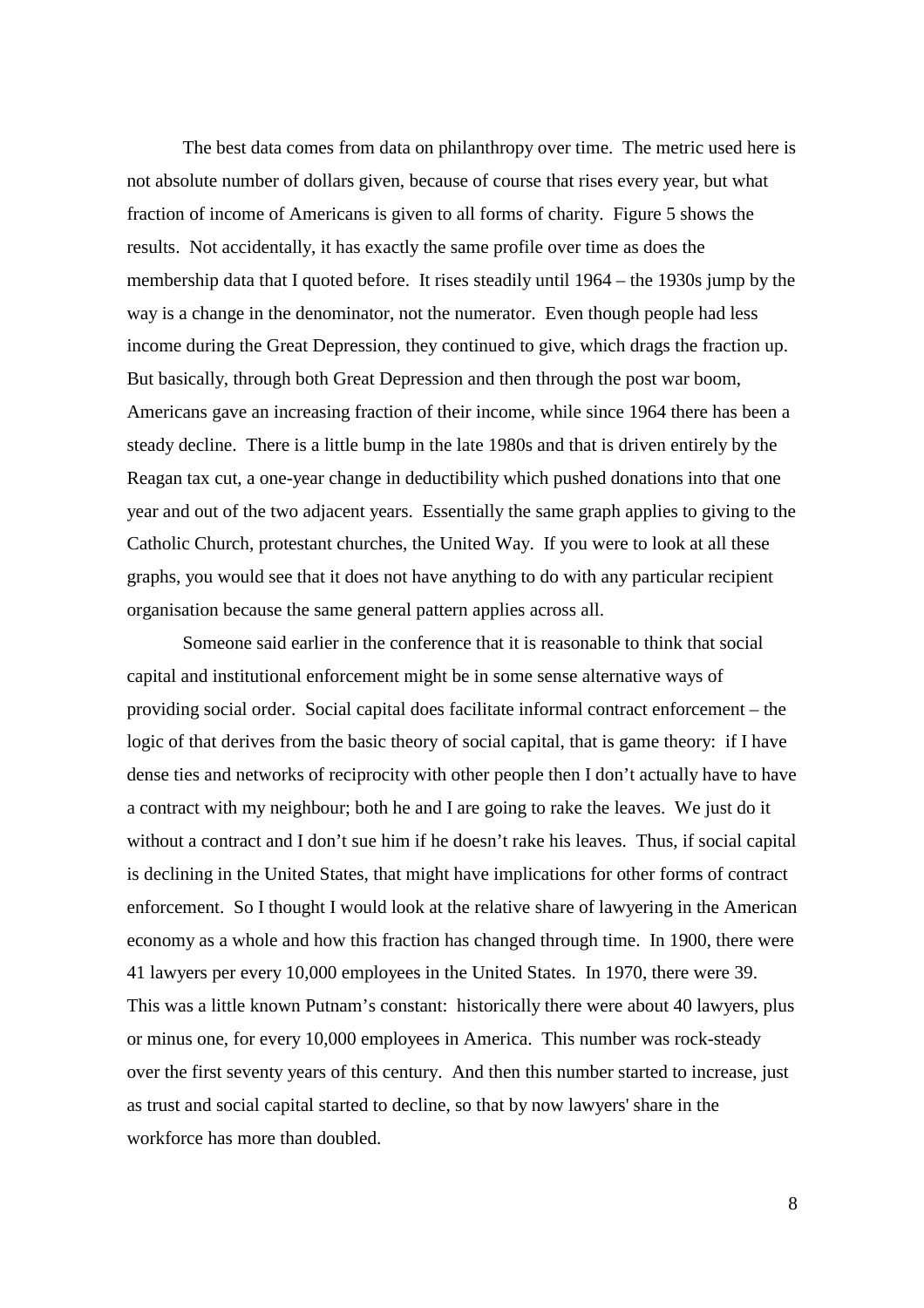A corollary to Putnam's law was that there should be one doctor for every lawyer, or one lawyer for every doctor, in America. But that too has changed, because the post-1970 jump in lawyering has not been matched by one for doctoring. Thus the jump in lawyers per capita is not simply a reflection of a general increase in professionals in America; it is unique to lawyers. In fact, over most of the century, the ratio of engineers to lawyers shifted sharply in the direction of more engineers per lawyer, but since 1970 that trend has reversed. You would think that as a country becomes more technologically intensive, more and more of its workforce would be trained engineers, but in fact since 1970 that trend has completely reversed.

What I claim to have shown so far is that by a variety of different measures there has been a massive transformation of social bonds in America over our lifetime. And it is very important for my countrymen and me to figure out why that happened and how we can reverse it.

My responsibility in the OECD context is to talk about the concept of social capital, about the measurement of social capital, and about its consequences. What I have done so far is illustrate how a workaday researcher in the field of social capital looks desperately for different measures of social capital and tries to triangulate among those measures to see if there is any convergence among stories told by different indicators.

My book (Putnam 2000) deals with the extent, causes and consequences of these changes in much more detail. Specifically, it deals with four questions:

The first is, "What has been happening to American social capital?" It has not always been in decline. Within living memory, Americans were spending more and more time playing cards with each other, giving more money, connecting more and more. Suddenly, for some mysterious reason, in the middle 1960s those trends began to reverse and they have been reversing quite sharply over the last thirty-five years.

The second question in the book is, "Why?" But I am not going to address that question here.

The third question is, "What can we do about it in the United States?" I have some ideas about that, but again I am not going to address those here.

The fourth question is, "So what? Does it matter?" That is what I am going to deal with here. What evidence is there for plausibly believing that it is not just a matter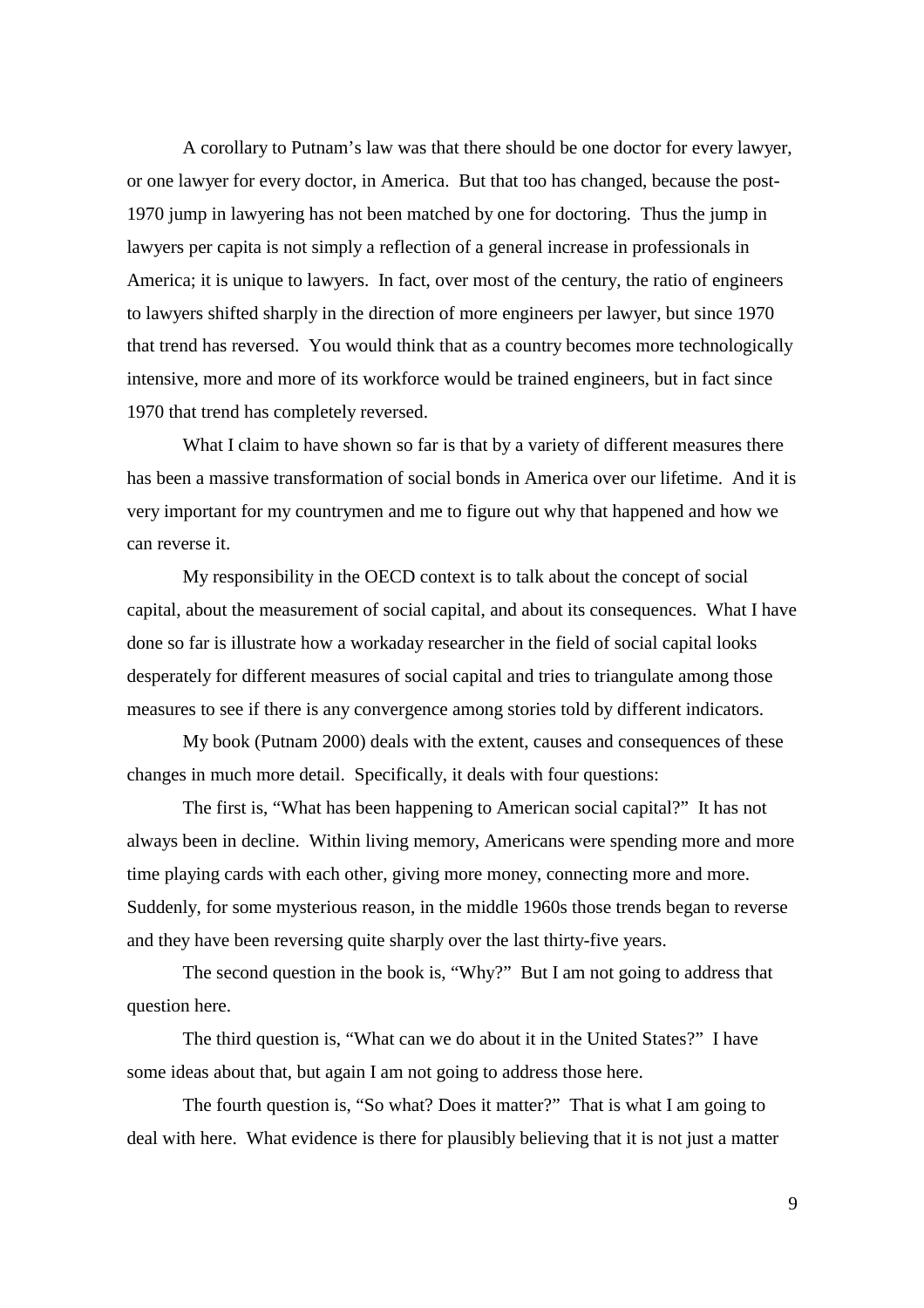of warm cuddly feelings that we are lacking? There are measurable consequences to social capital.

Think of me now as explicating and giving a particular example of many of the generalisations that Michael Woolcock has offered, for example on the effects of social capital on crime, health and so on. I am going to talk about those in the particular context of my research project, taking advantage of the fact that in the United States we have fifty states, which hold some things constant but not others. Across all the American states, I have developed 13 different measures of social capital. Many of these I have already described: the fraction of people in the state who had in the previous year served on a committee of some local organisation, or as an officer of a local organisation, the number of club meetings attended, the number of club memberships, the turnout at the presidential election, the number of public meetings attended, and so on.

I have, for the sake of simplicity, combined all of those measures, via factor analysis, into a single measure. You can think of that as the latent variable that is measured by the overlap among all these individual indicators. Operationally what I will mean by social capital in what follows is the degree to which a given state is either high or low in the number of meetings citizens go to, the level of social trust its citizens have, the degree to which they spend time visiting one another at home, the frequency with which they vote, the frequency with which they do volunteering, and so on.

Figure 6 provides a social capital map of the United States. It is appropriate, I think, given the venue of our meeting, that the best single predictor of the level of social capital in American states is distance to the Canadian border. Being closer to the Canadian border means more social capital. Actually, if you looked at that graph in more detail you would see that it can be described in terms of a barometric map with one high, centred over Minneapolis-St. Paul, and one low, centred over Baton Rouge, Louisiana. There are probably deep historical roots of that pattern. It is not an accident that the low social capital is very clearly associated with the depth of slavery in the nineteenth century, and that is because slavery as a system and the post-slavery reconstruction period were institutionally designed to destroy social capital. This is what slavery was about; it was about destroying social capital, because social capital, among Blacks at least, and later in post-slavery, social connection between Blacks and poor Whites, would have threatened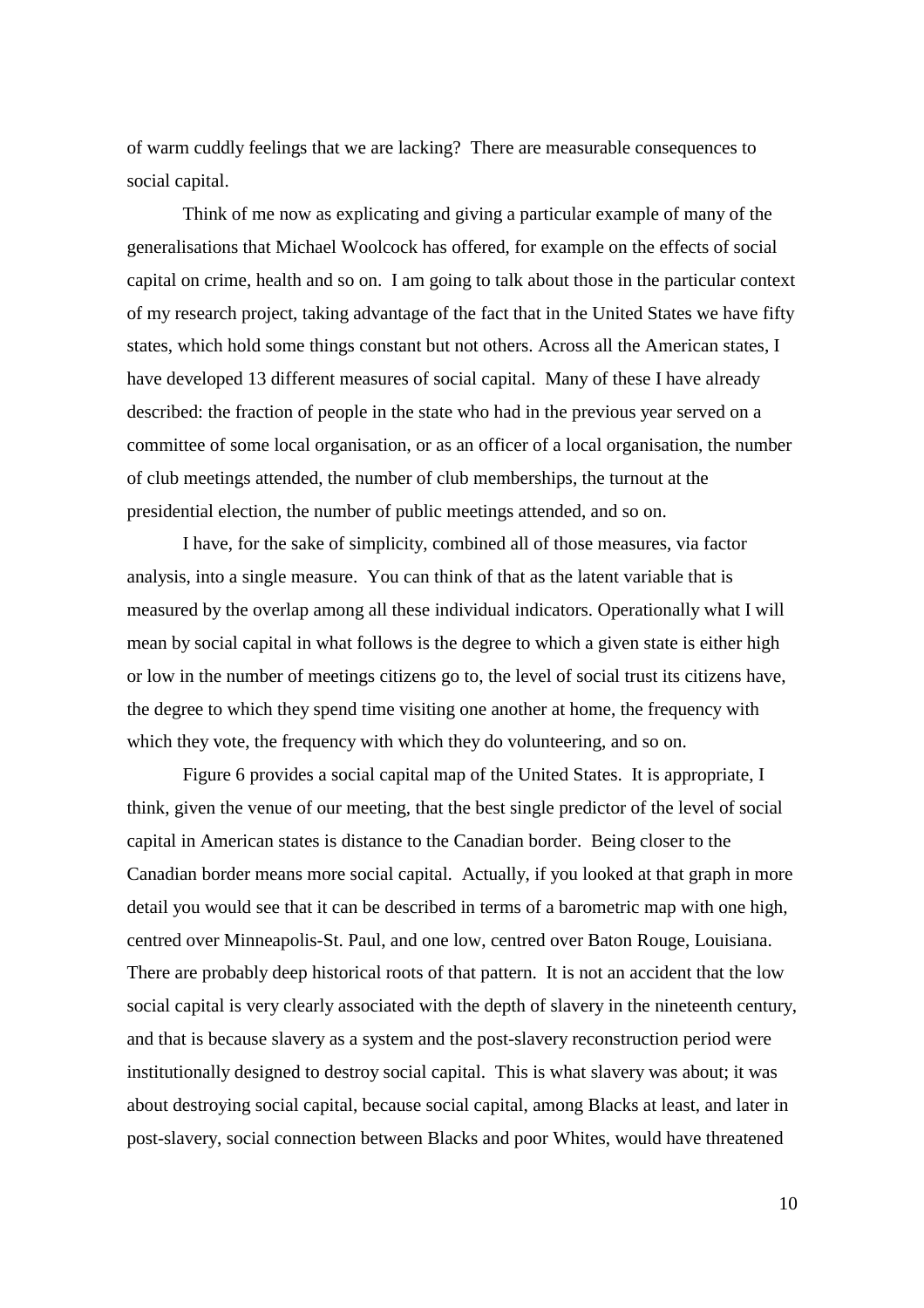the structure of power. I am sure it is not an accident that there is a strong correlation between past slavery and current levels of social capital.

There are a few outliers to the general pattern. Nevada is lower than where it should be; perhaps if you know something about Nevada you have guesses as to why this might be true. Utah is higher than where it should be, and this is quite explicable because of the Mormon Church.

The other variable that strongly predicts social capital, across the American states, is the pattern of immigration. The best single migration-based positive determinant of social capital is the fraction of the population that is of Scandinavian descent. Another fact is that if you rank Americans today by their level of social capital or social trust or social connectedness, and you rank the countries from which their ancestors come, even as long ago as two or three generations, those two rankings are perfectly correlated, even though the connection between those two streams is on average two or three generations old. If you think of the causal mechanism that must underline that, the concordance is stunning.

Now, that is the laboratory in which I want to offer illustrative evidence of the claim that social capital has powerful effects on lots of other things. The various panels of Figure 7 display a number of pair-wise relations between the index of social capital and a number of important social and economic outcomes. These are all partial relations based on multivariate regressions in which everything possible has been held constant because states differ in so many ways.

The general pattern is that social capital drives out other possible competing variables in regression analysis. There is no way to be entirely sure in which direction causality runs. I can't be sure there is no other causal variable, but I have gone through many potential variables that could make this spurious. That is relevant because the horizontal axis in Figure 7.1 is the social capital index, and the vertical axis a composite measure of educational performance (SAT scores, test scores, high school drop out rate). This is an extremely robust finding; it does not depend at all on which particular measure you use. The relationship shown is strong enough to pass what is known in political science as the inter-ocular trauma test – it strikes one between the eyes.

The relationship between educational performance and social capital is much stronger, two orders of magnitude stronger than, for example – again controlling for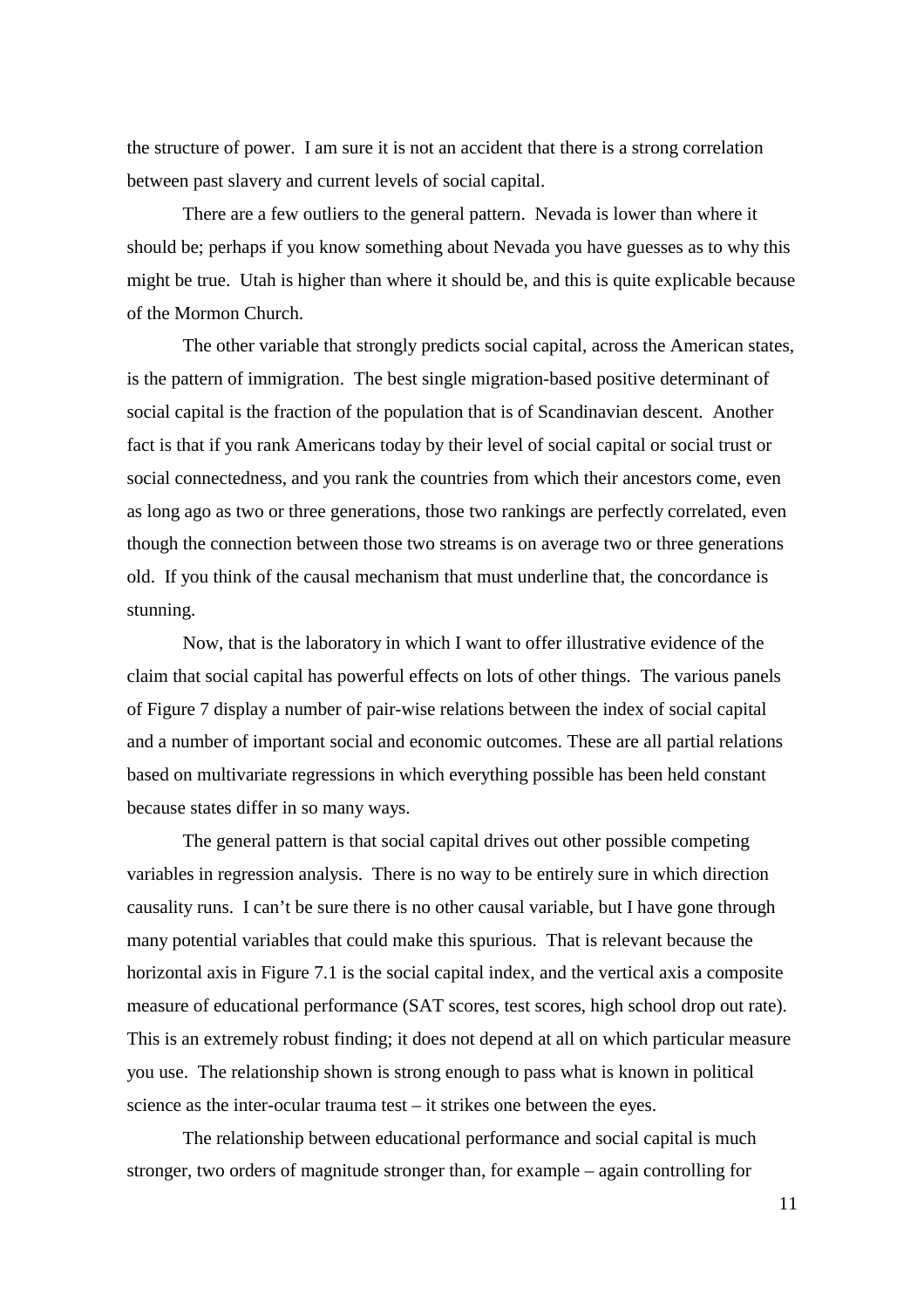everything else – spending on schools or teacher/pupil ratios or any of the obvious things that are more usually thought to increase educational performance. Figure 7.2 shows a composite measure of child welfare (it includes teen pregnancy, infant mortality and a variety of other measures of how well kids do) and again there is a very strong relationship showing that, in general, the welfare of children is higher where social capital is higher. Figure 7.3 shows that states where children watch less TV have higher levels of social capital, a relationship I study in much more detail in my book.

Crime is strongly negatively predicted by social capital; this is true at the state level, but it is also true at the community and neighbourhood levels. Once again the strongest predictor of the murder rate is a low level of social capital. It is stronger than poverty; it is stronger than other plausible measures. Figure 7.4 shows that murder rates are lower in states where social capital is higher, and Figure 7.5 shows that people are generally less pugnacious where social capital is high.

As Michael Woolcock and other authors have pointed out, there is very strong evidence of powerful health effects of social connectedness. The evidence is strong not only in American states, but also in Finland, Japan, and other countries. Controlling for your blood chemistry, age, gender, whether or not you jog, and for all other risk factors, your chance of dying over the course of the next year are cut in half by joining one group, and cut to a quarter by joining two groups. This is not cheating; these are prospective studies. It is not that people who are healthy become joiners, it is clear from the studies that the arrow runs in the other direction, from joining to health. These are big effects, as can been seen in Figure 7.6. Once again, these same results are confirmed by a multitude of individual-level, over-time studies.

Figure 7.7 shows that interstate variance in the percentage of tax evasion, as measured by the IRS, is strongly related to differences in social capital at the state level. No other variable does as well at explaining why states differ in tax evasion. In other words, where people are connected by dense networks of engagement and reciprocity, they are more likely to comply with the law, very probably because they are more confident that others will, too, so they will not be "suckers" in this dilemma of collective action. Figure 7.8 shows that states where people are more connected with each other are also marked by greater tolerance.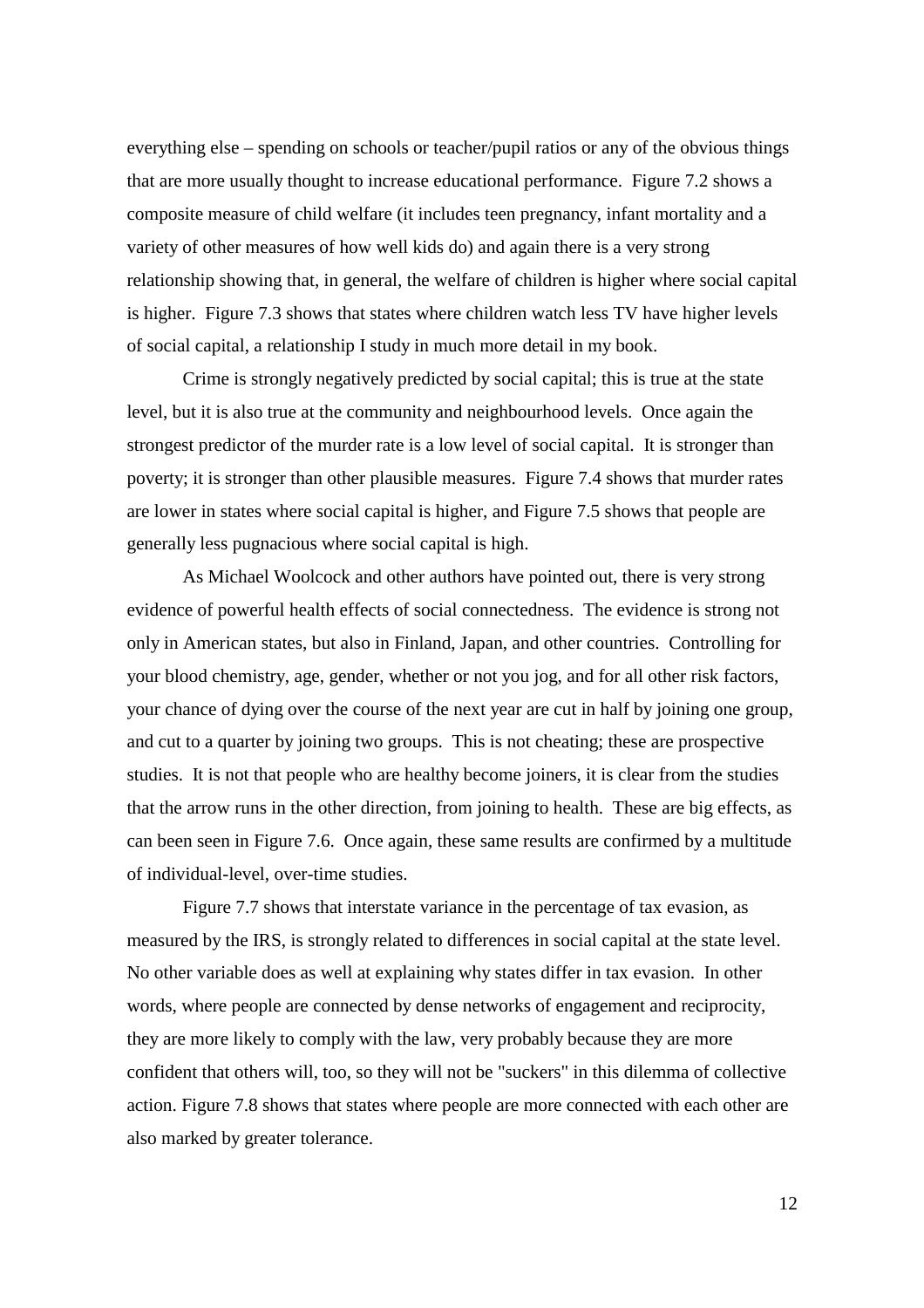Figures 7.9 and 7.10 show that economic inequality and civic inequality are less in states with higher values of the social capital index. Here the causal arrows are likely to run in both directions, with citizens in high social capital states likely to do more to reduce inequalities, and inequalities themselves likely to be socially divisive.

Finally, I can add some preliminary new evidence to connect social capital to selfassessments of individual welfare. One of the important contributions of this conference has been to highlight the importance of considering evidence at the individual as well as the community level. Here is another example. Using a combination of the DDB replies to four questions asking individuals for a self-assessment of their own happiness, I have discovered that happiness increases with both their own and their state's measure of social capital. By contrast, an individual's measure of happiness rises if his or her income is higher but falls if the average state income is higher. Thus, although people value their own income more when their neighbours earn less money, people feel better off when either they or their neighbours have higher levels of social capital. At the state level, one's own level of education has a strong positive effect on happiness, but there is no effect from average state levels of education. At the county level, both individual and average education levels have a significant positive effect on happiness. At the county level, the social capital index keeps its strong individual effect, but the general level becomes insignificant, probably because of the increasing measurement error at the county level. The fact that community levels of human and social capital appear to increase happiness, while the reverse is true for income, suggests to me that returns from human and social capital are far broader than whatever positive effects they may have on material standards of living,

 But it is important to end with a note of caution. Despite this very wide range of promising results, suggesting that social capital has a multitude of measurable consequences, I am not yet in a position to rule out all other explanations for these patterns. All the relationships in American states that I have shown are quite robust, in the normal statistical sense, that is they do not depend on which particular measure or which particular year you use. These are robust relationships, and they are controlling for all the other obvious suspects that might be interfering. Moreover, virtually all these state-level studies are consistent with individual- and community-level studies by other researchers. However, we are in the early days of this research. We have got to pummel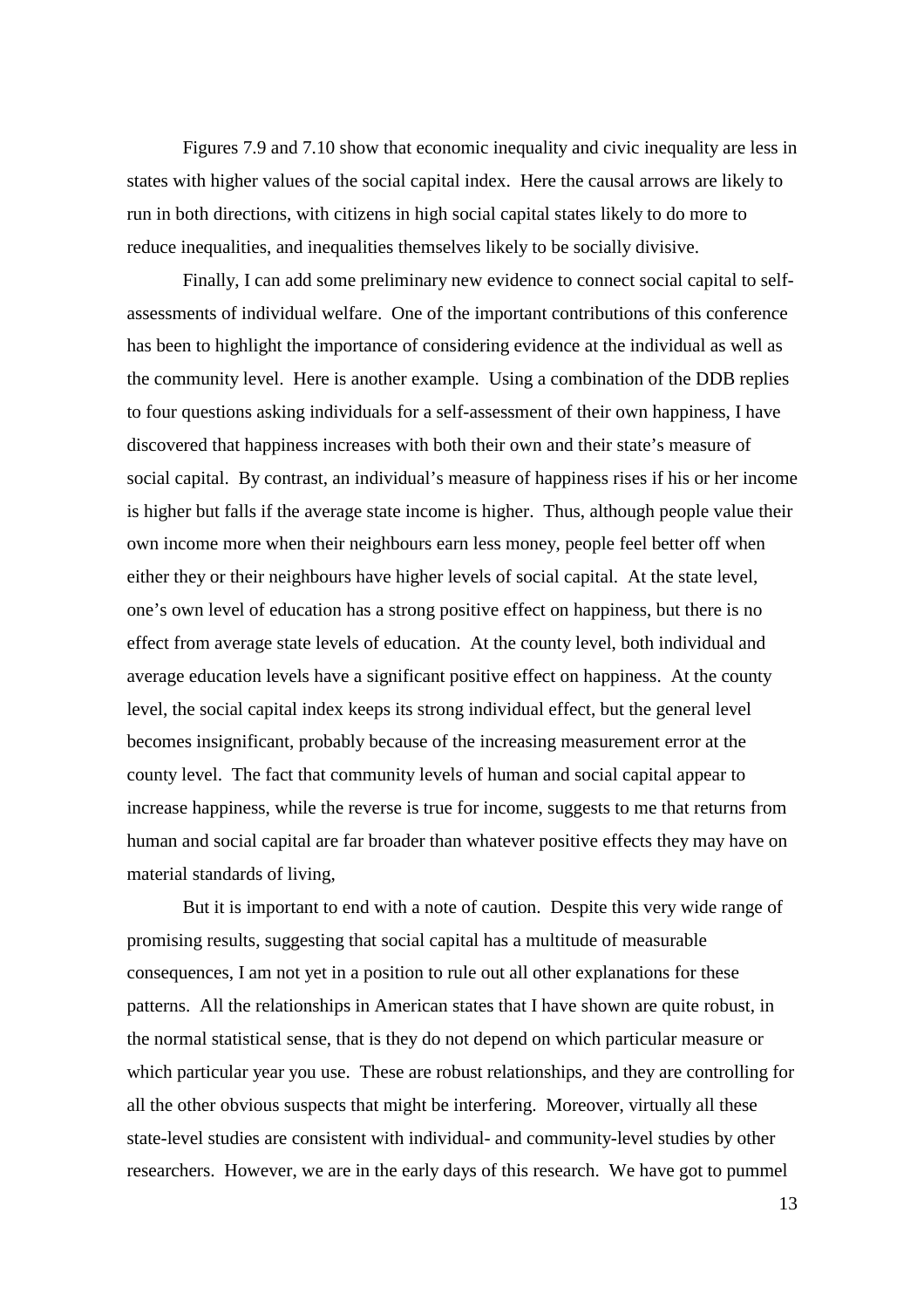a lot of different datasets. We must look at lots of micro level data, not just at the very aggregated level of states. We must also compare data across countries, and we have to do experimental work.

In many of my examples, one could reverse the arrow of the effects of social capital, and tell a story where the arrow runs to social capital instead of from social capital. In the end, it is only going to be through detailed empirical research that the relative importance of the two possible directions of causation can be established. What I have hope to have established so far is that this is a plausible enough field that it is worth paying more attention to.

But it will be a long time, in my view, before we get to a level of cross-national, reliable measurement of social capital that will allow us to do for social capital what Robert Barro and others have done for human capital. We are nowhere near having the same clear metric as years of education is for human capital and we are certainly not near having that kind of data over time. I don't think the case is closed that social capital is a strong predictor of everything. But I think it is probably a powerful predictor of many things, enough so to make it well worth our attention.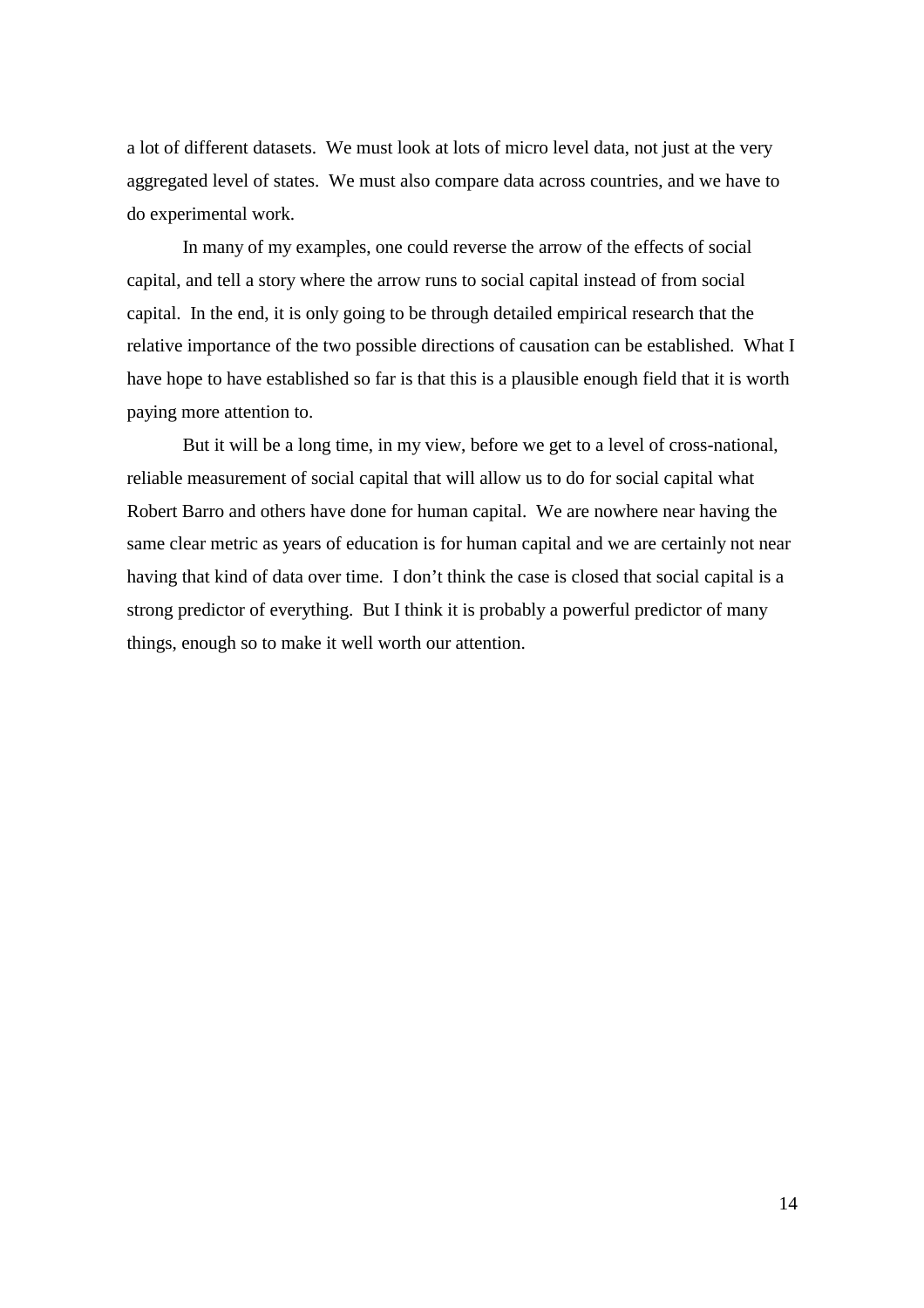## **References**

- Putnam, Robert (1995) "Bowling Alone: America's Declining Social Capital" *Journal of Democracy* 6(1): 65-78.
- Putnam, Robert (2000) *Bowling Alone: The Collapse and Revival of American Community* (New York: Simon and Schuster).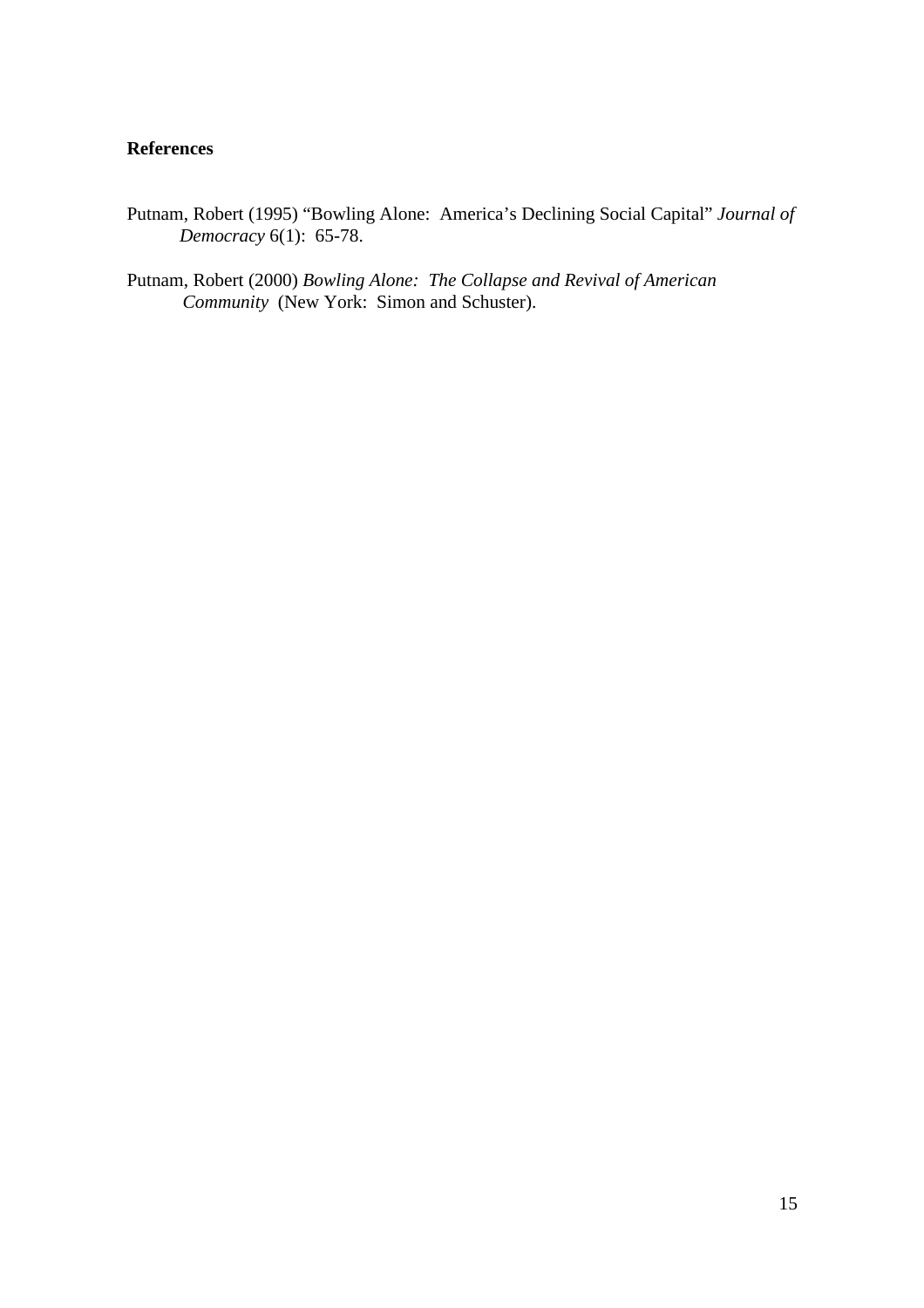

**Figure 1**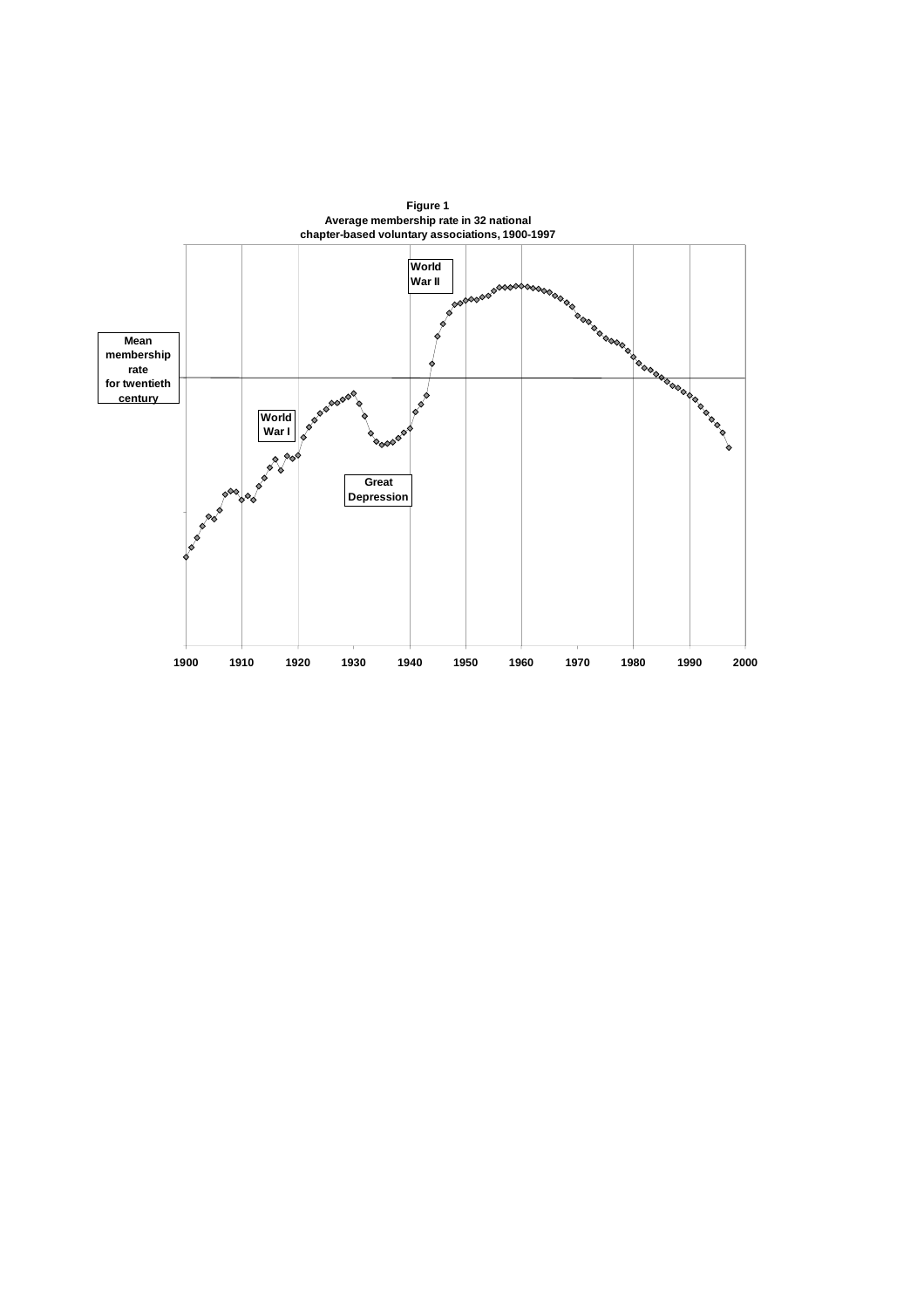



## Active organizational involvement, 1973-1994 **Active organizational involvement, 1973-1994**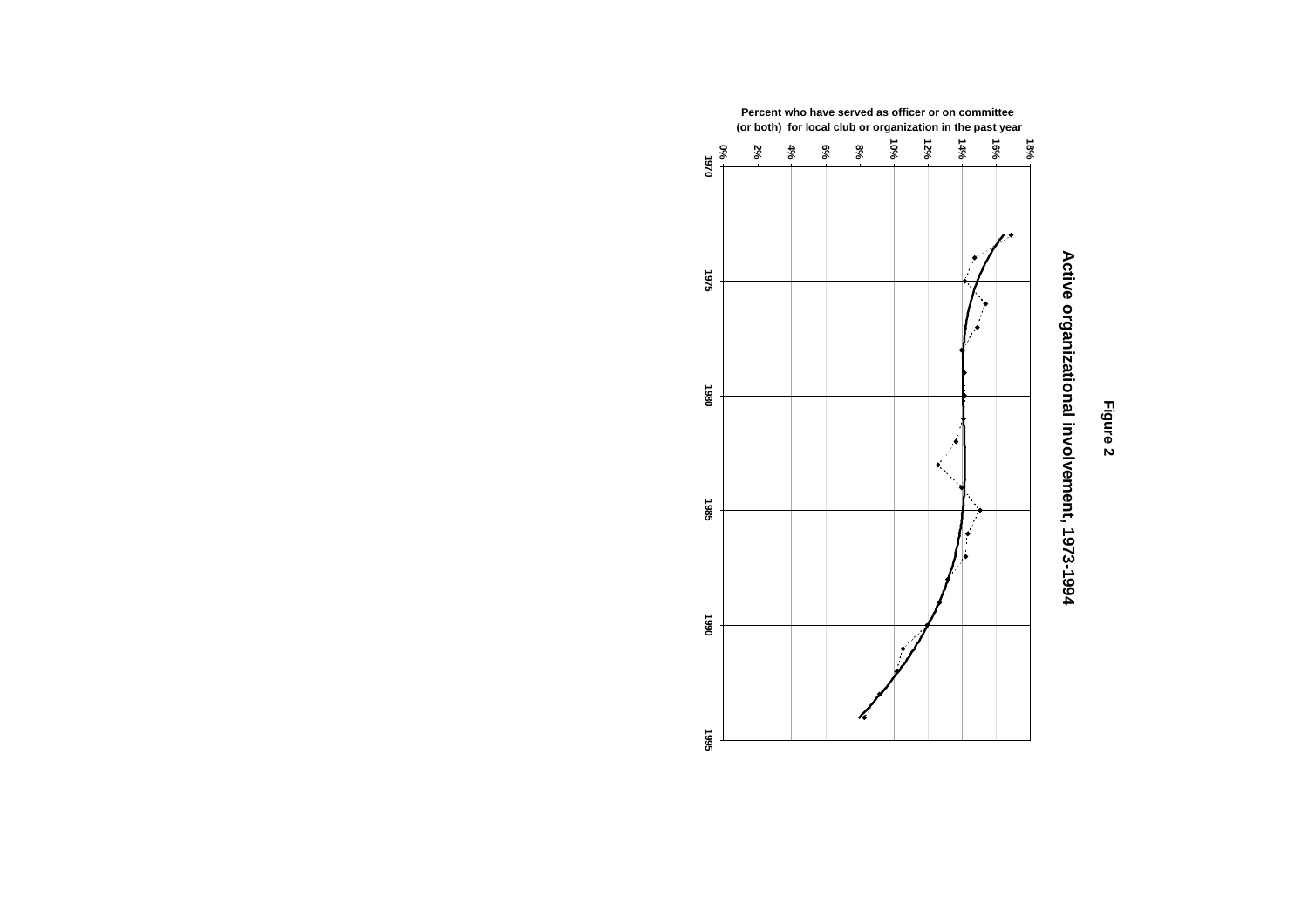

**Figure 3**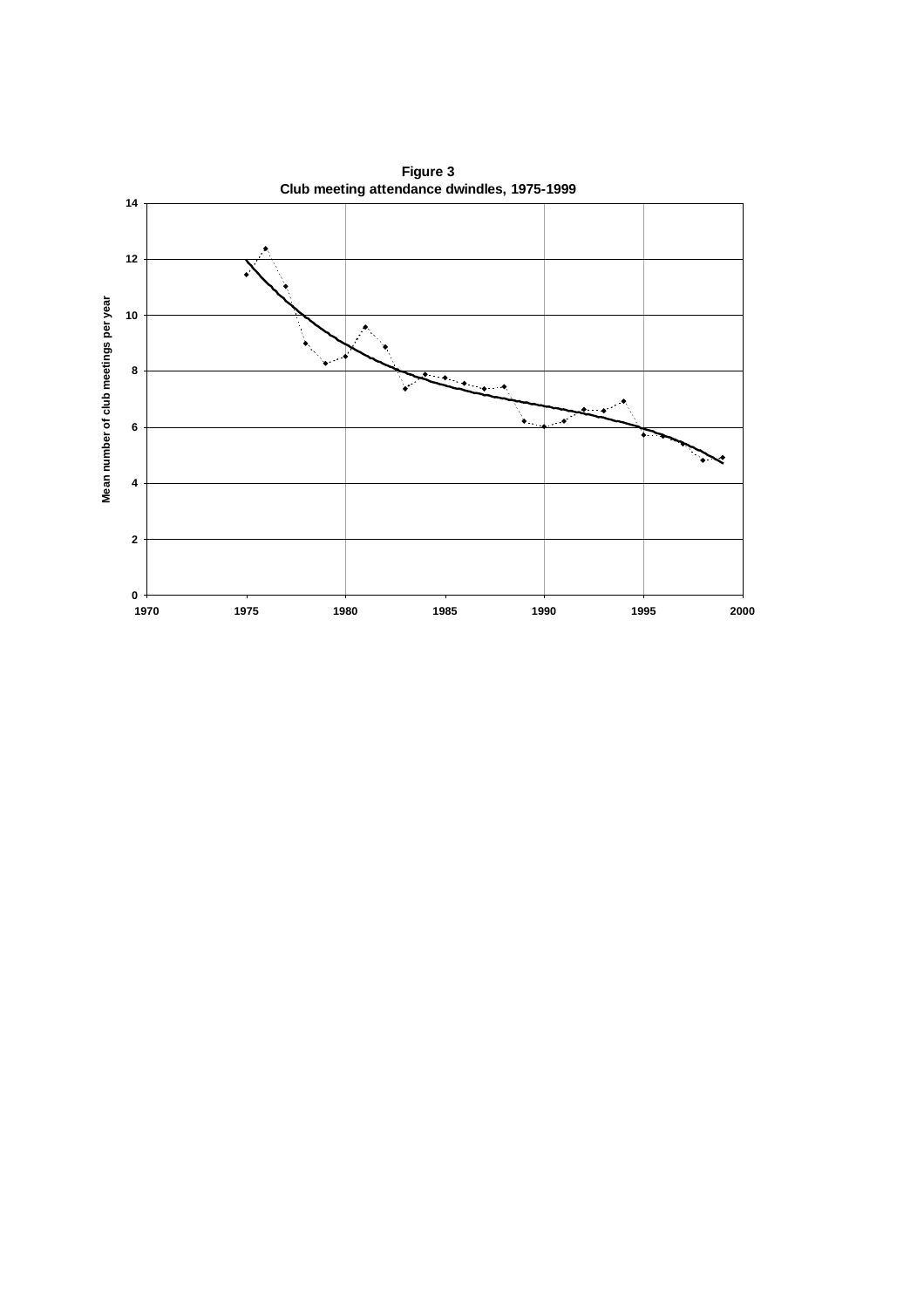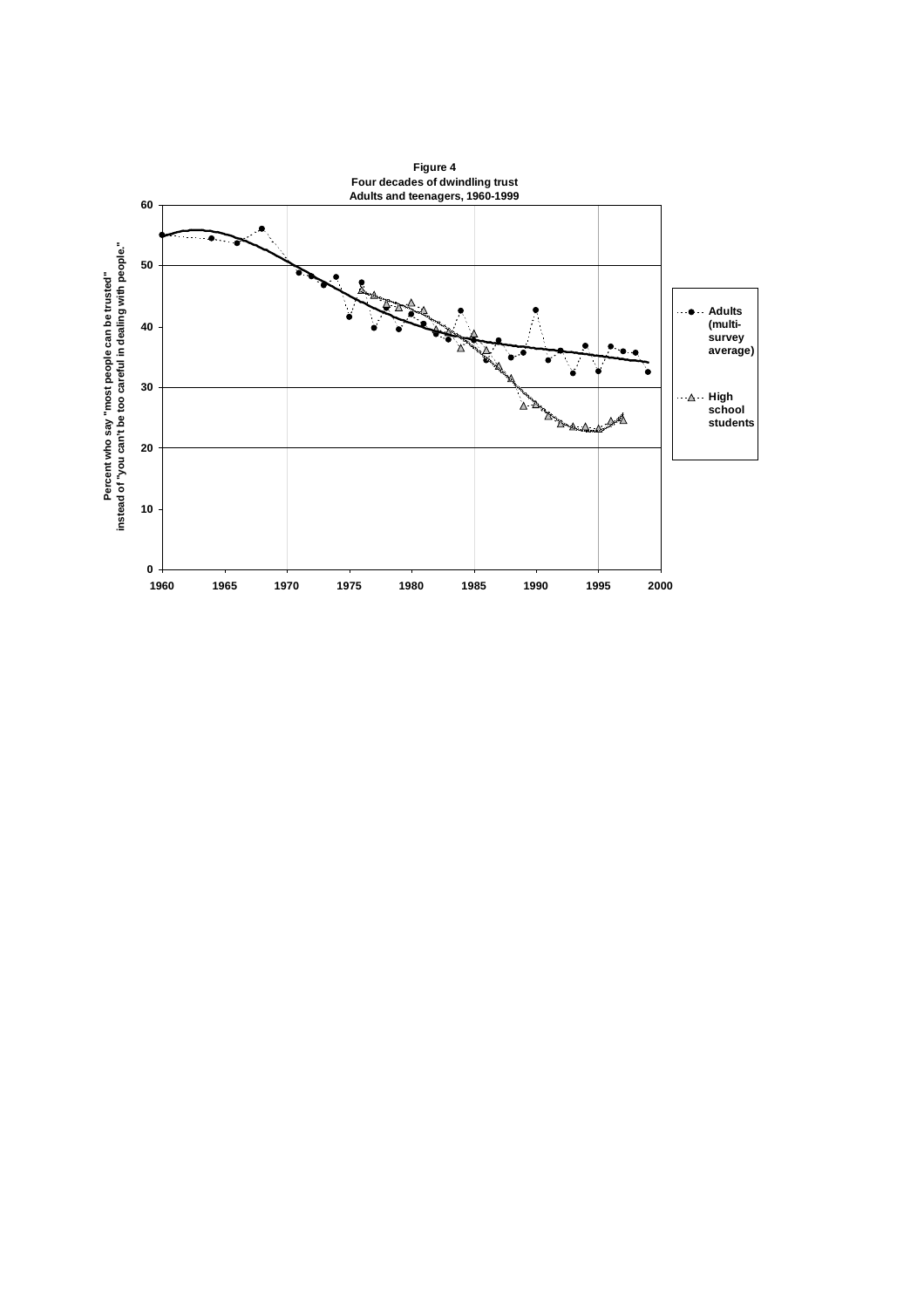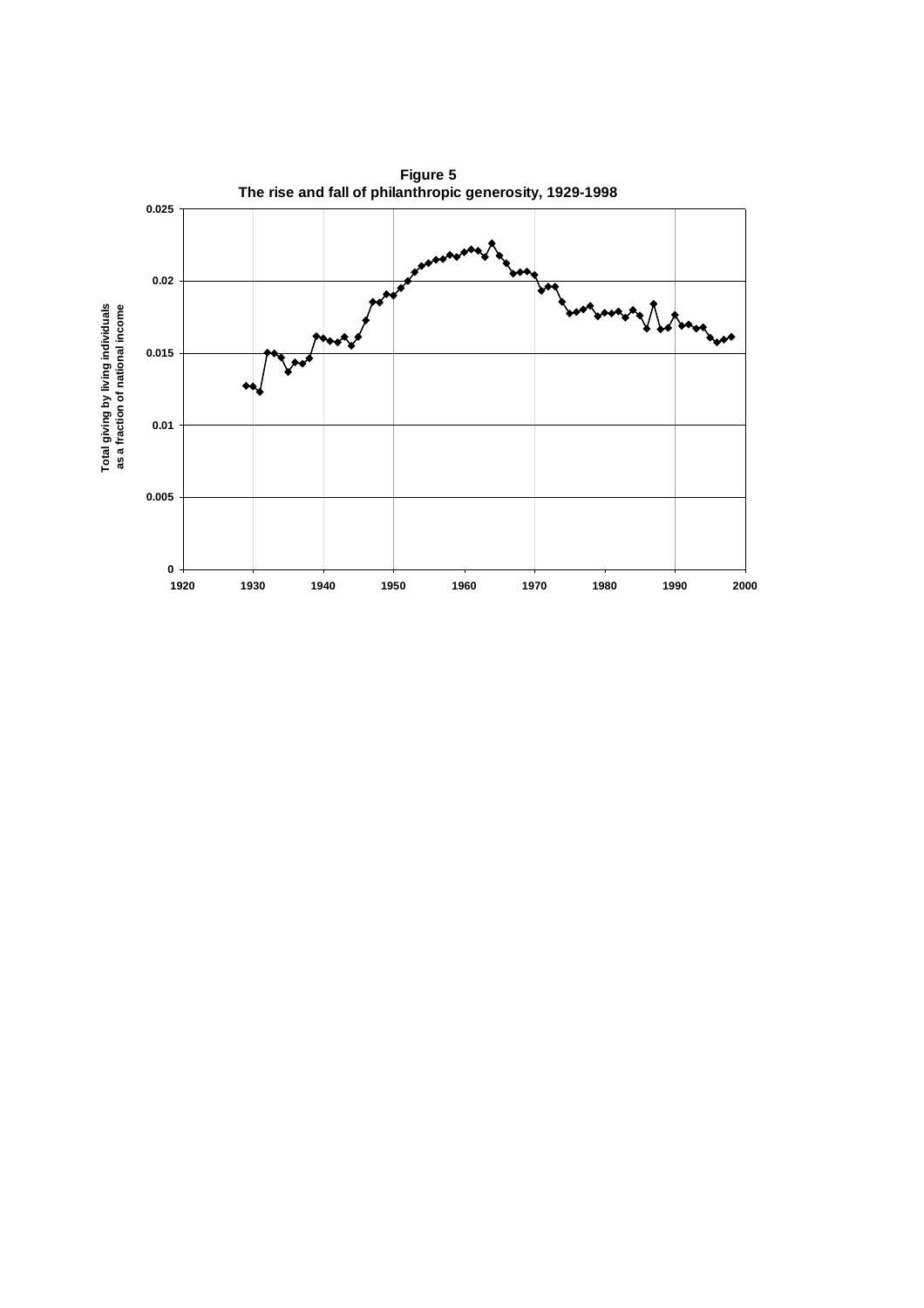

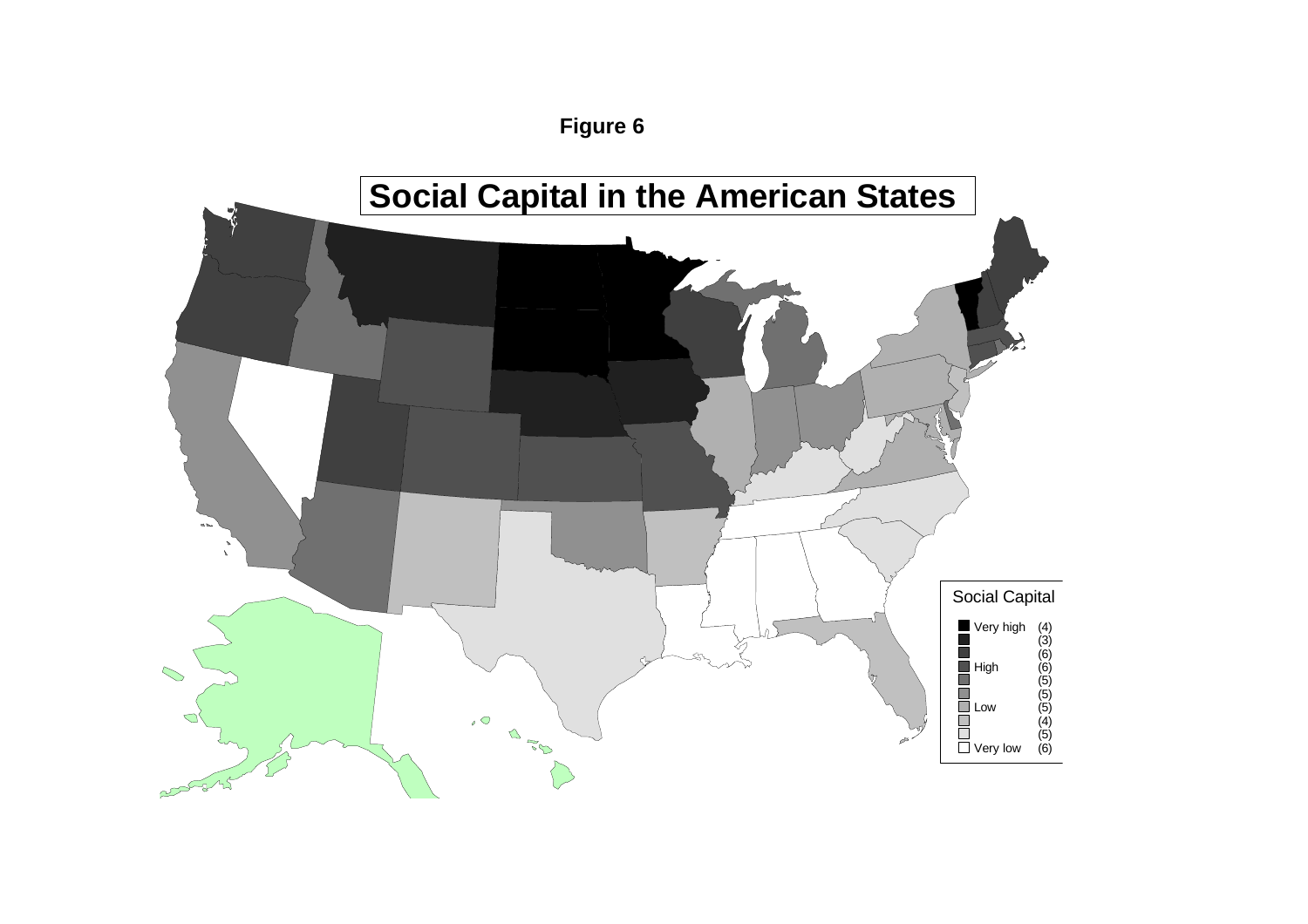

**Figure 7.1 Schools work better in high social capital states**

**Social Capital Index**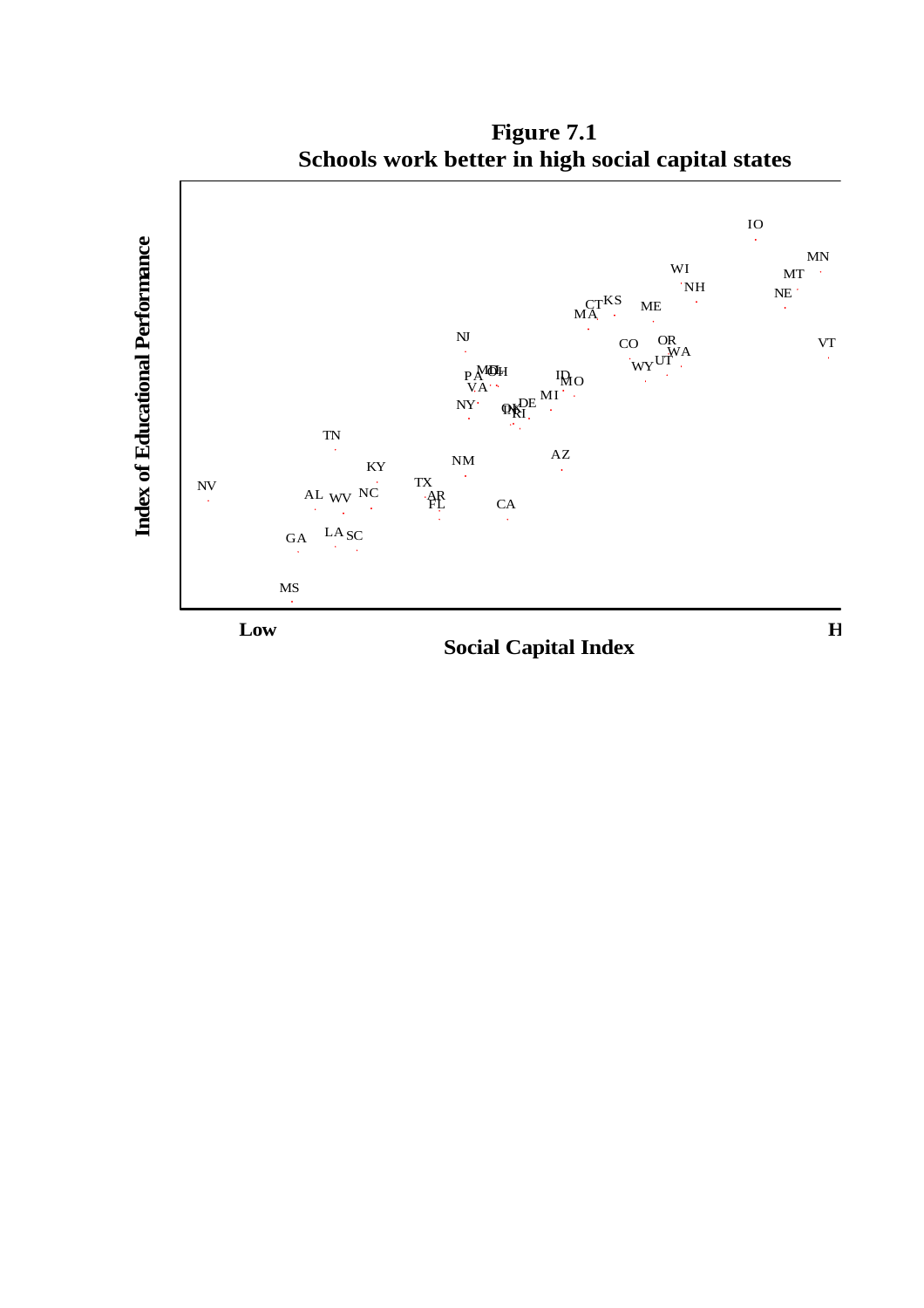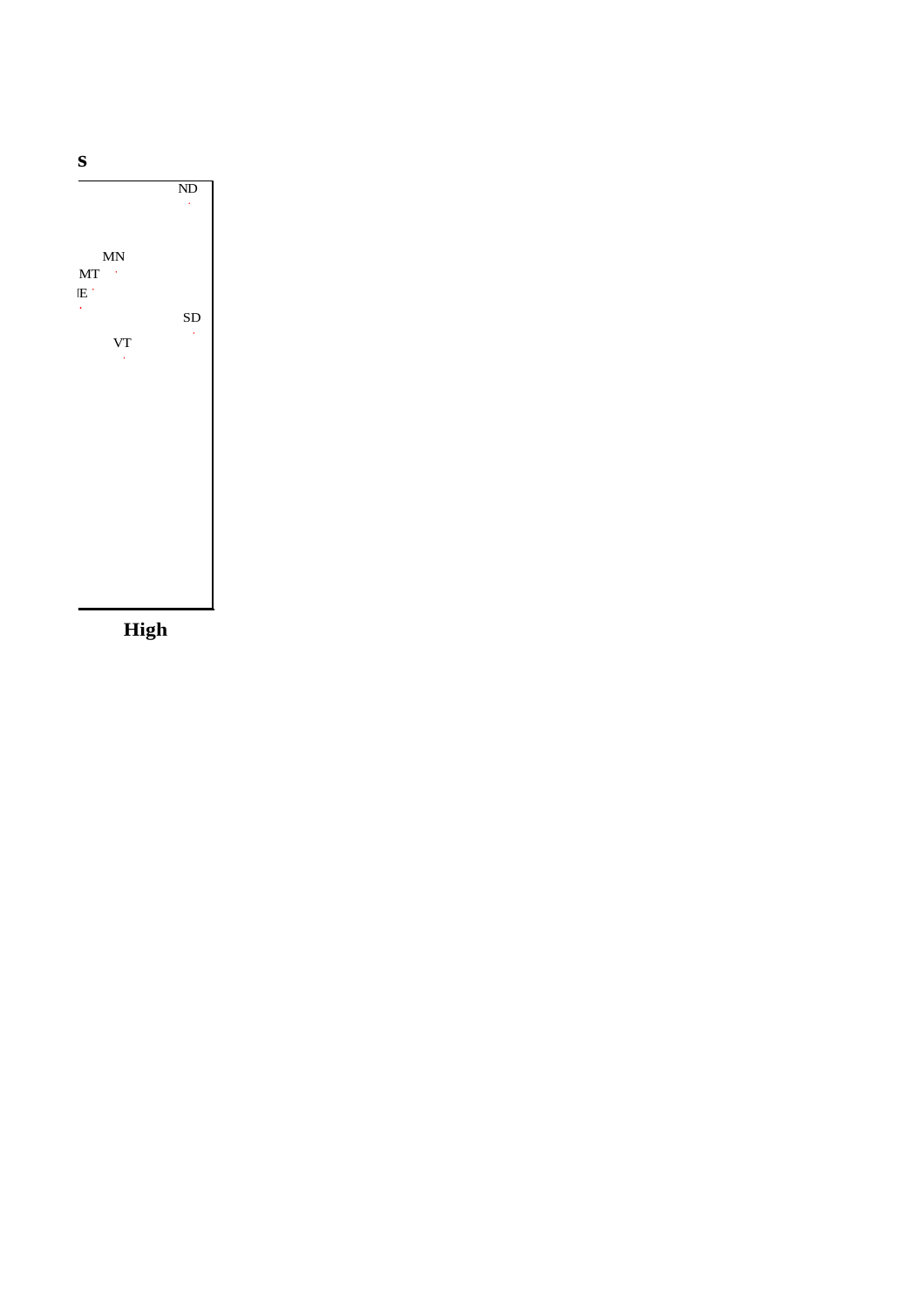

**Figure 7.2 Kids are better off in high social capital states**



**Social Capital Index**

**High**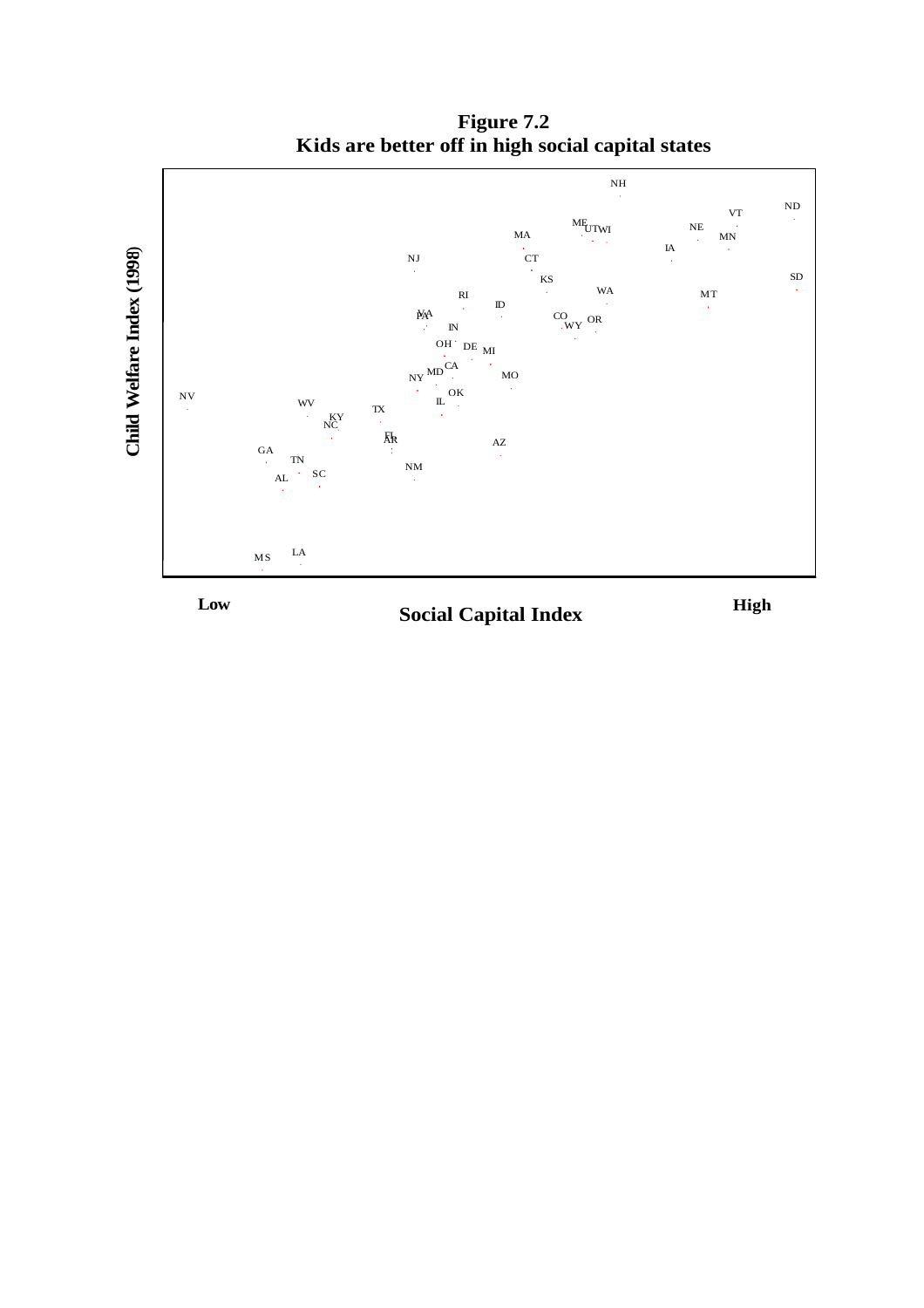**Figure 7.3 Kids watch less TV in high social capital states**



**Low High**

**Social Capital Index**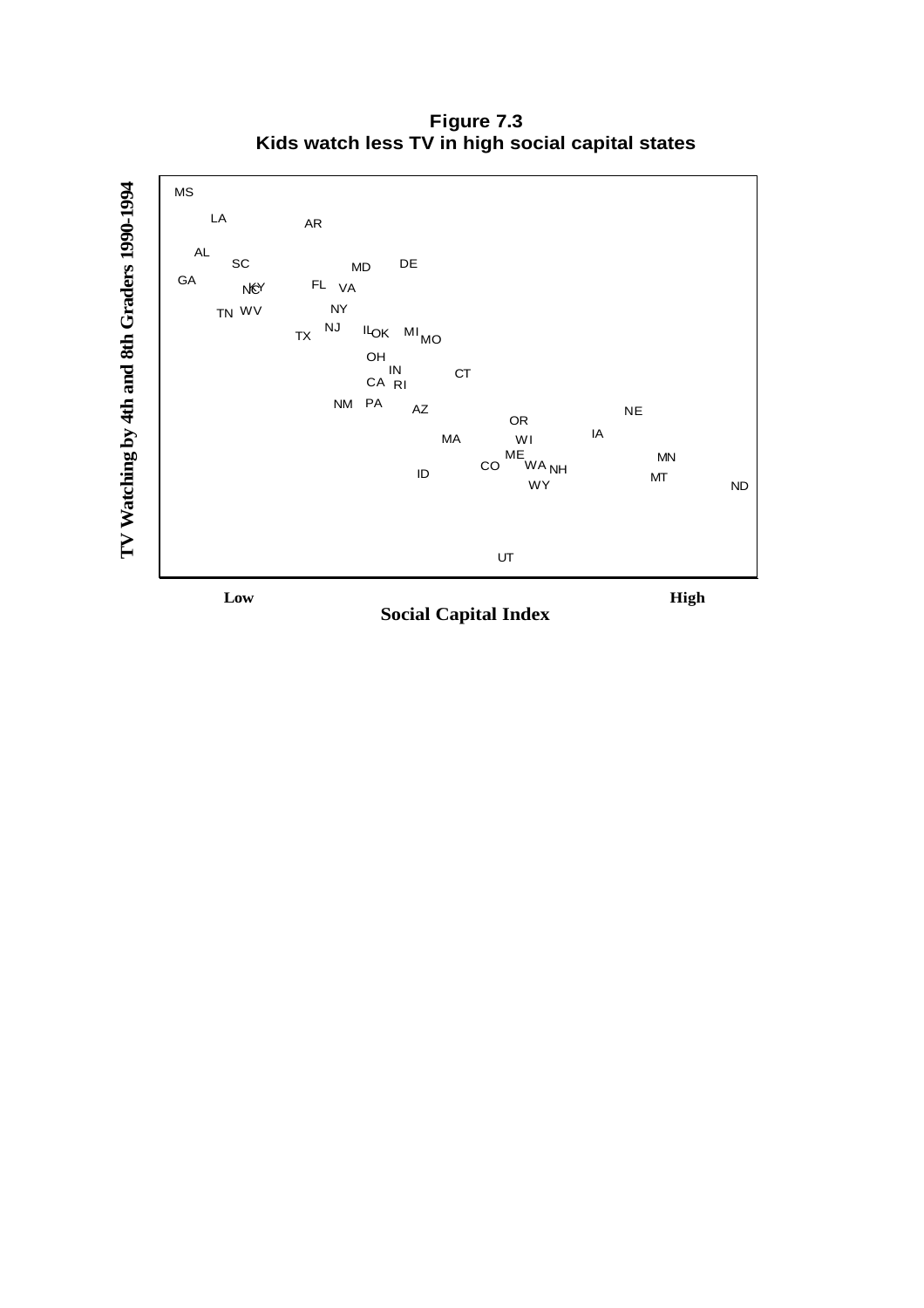**Figure 7.4 Violent crime is rarer in high social capital states**



**Social Capital Index Low High**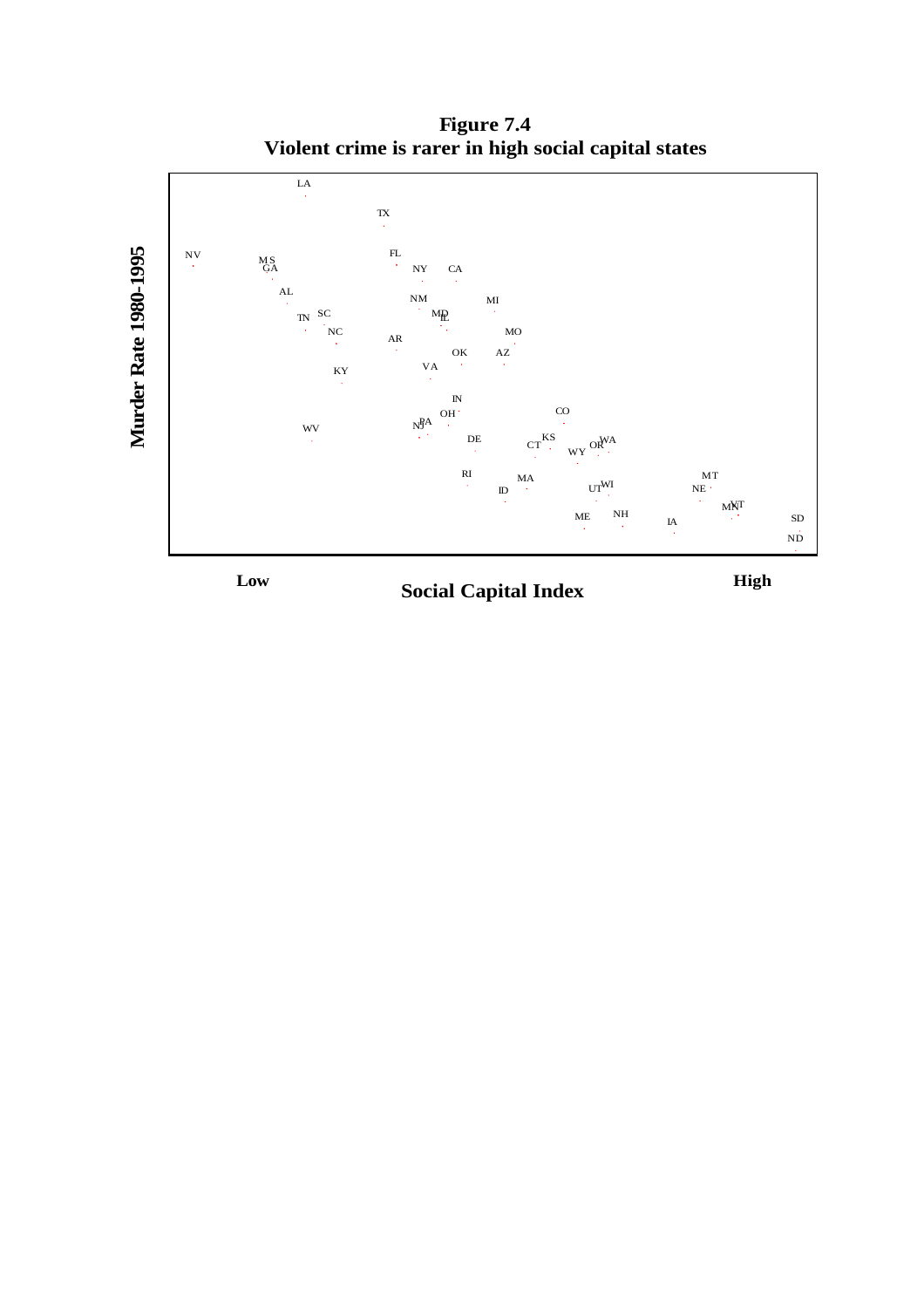**Figure 7.5 States high in social capital are less pugnacious**



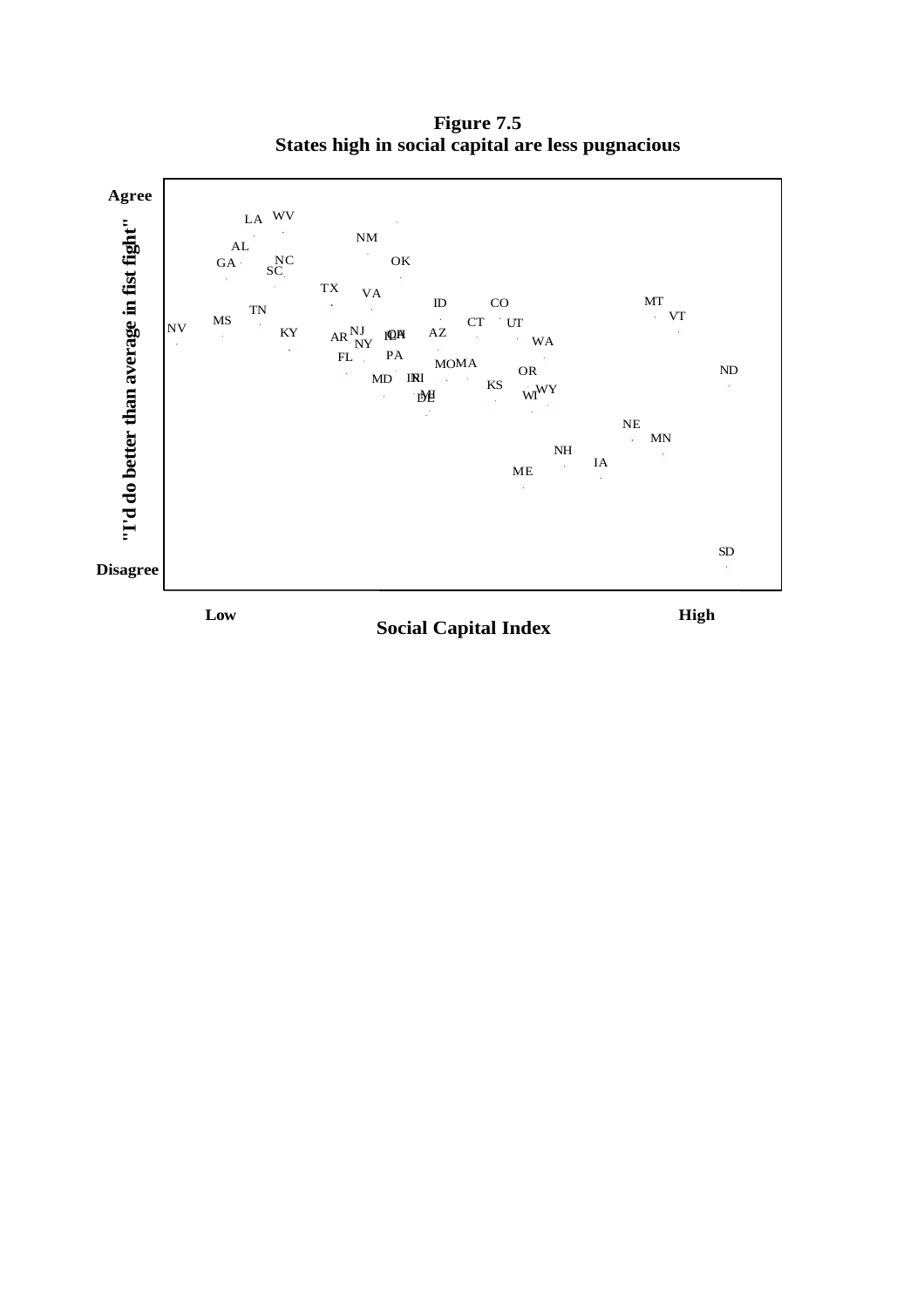

**Figure 7.6 Health is better in high social capital states**

## Low **Social Capital Index** High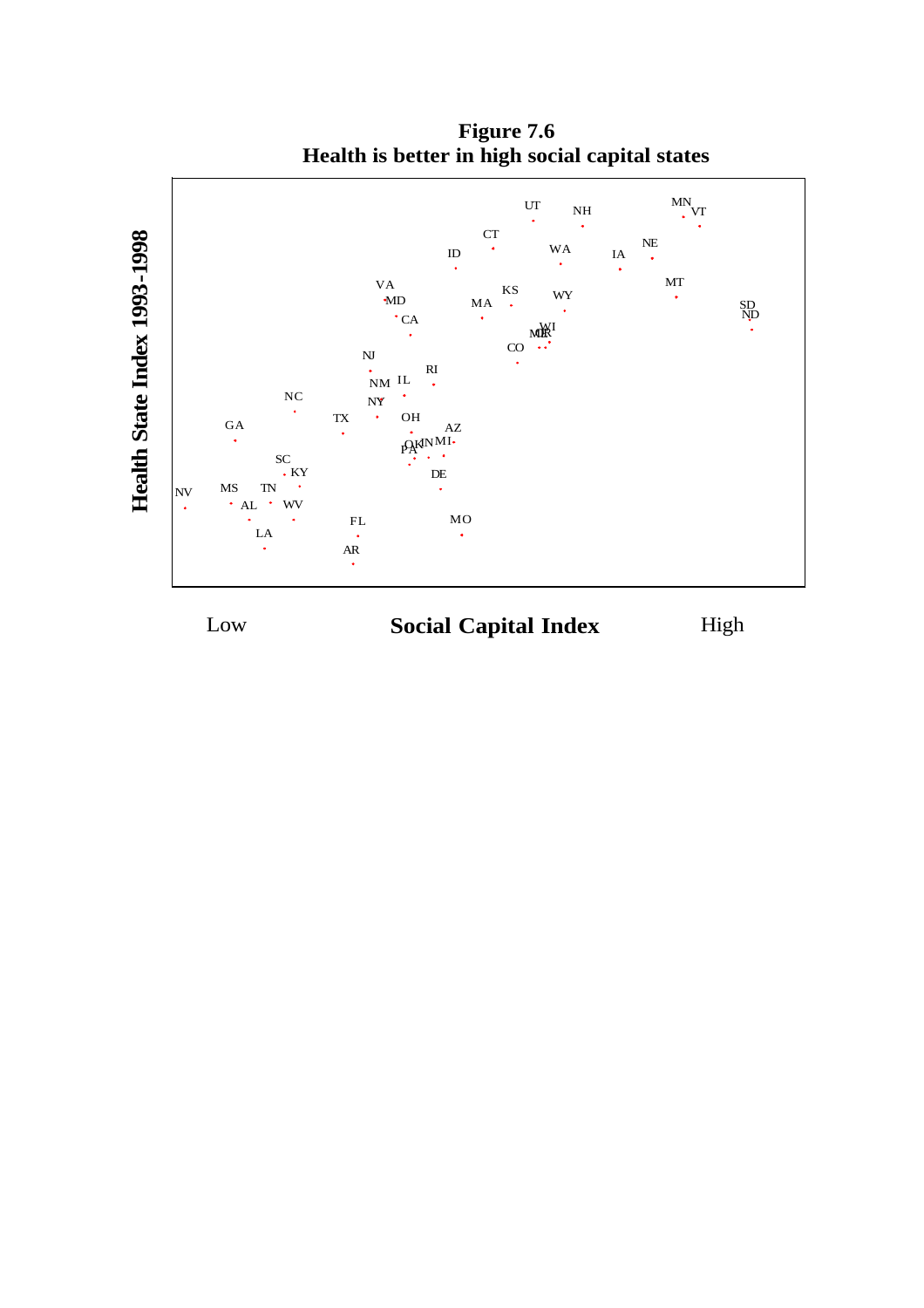**Figure 7.7 Tax evasion is low where social capital is high**



**Social Capital Index Low High**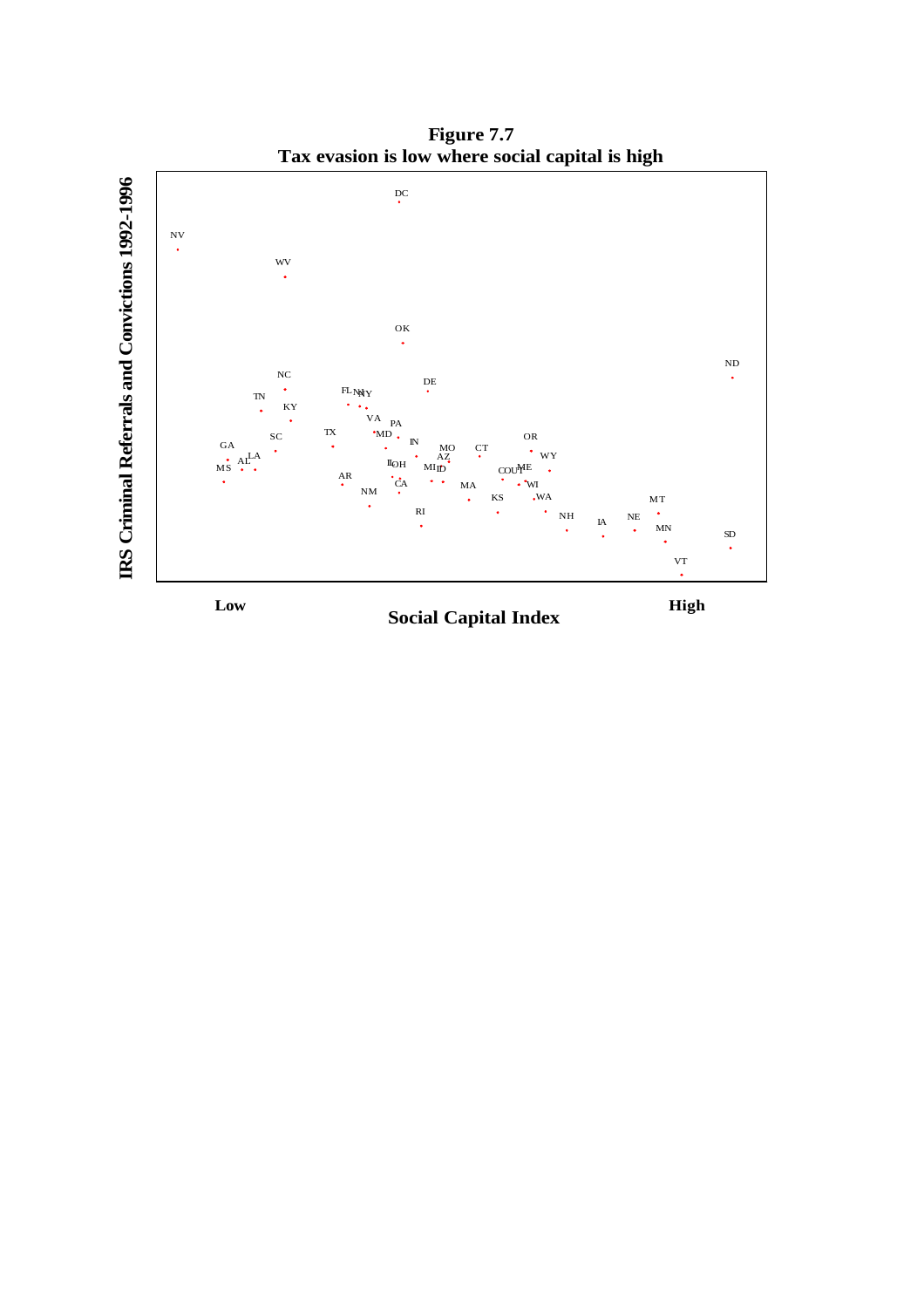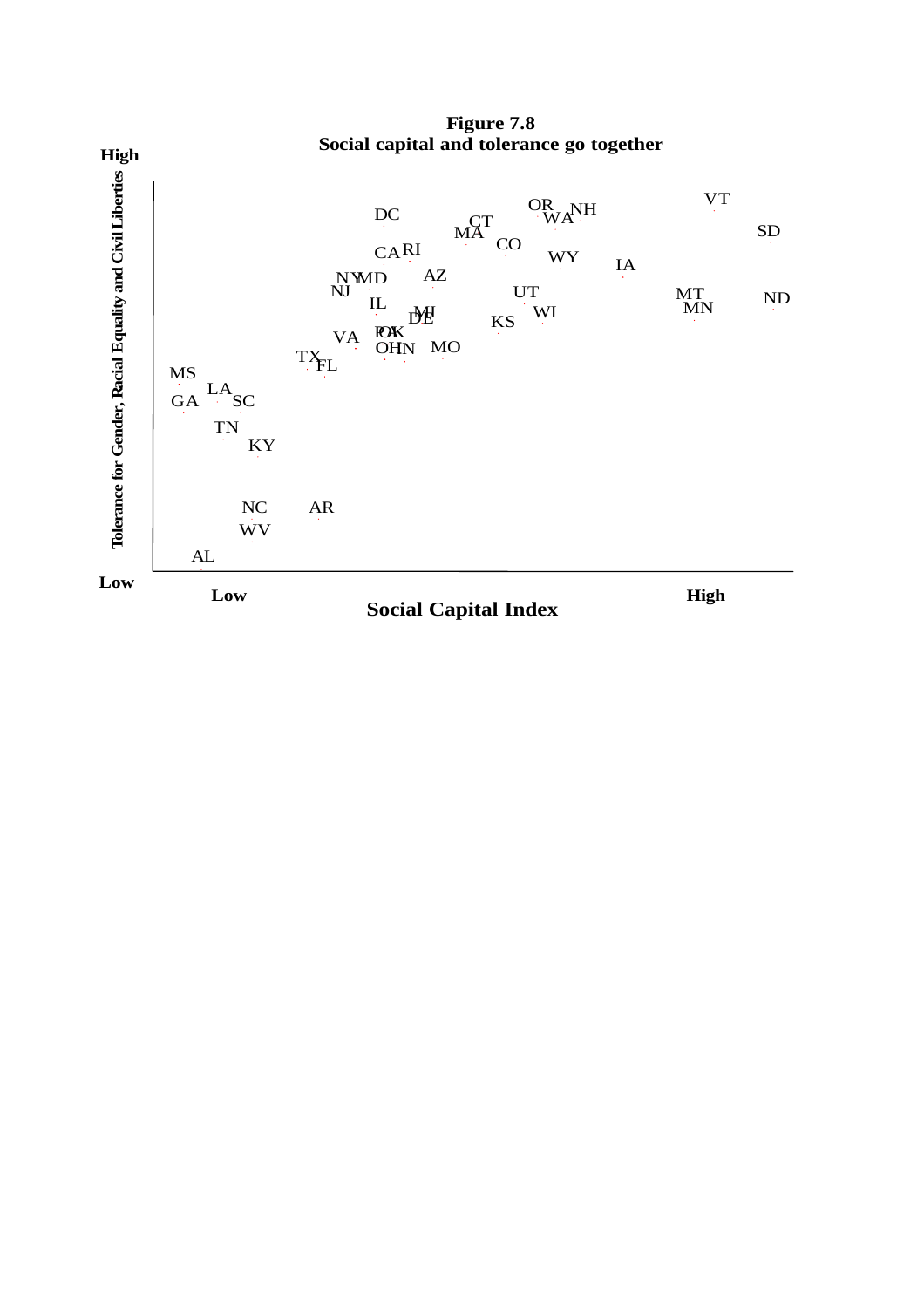

**Figure 7.9 Social capital and economic equality go together**

**Social Capital Index Low High**